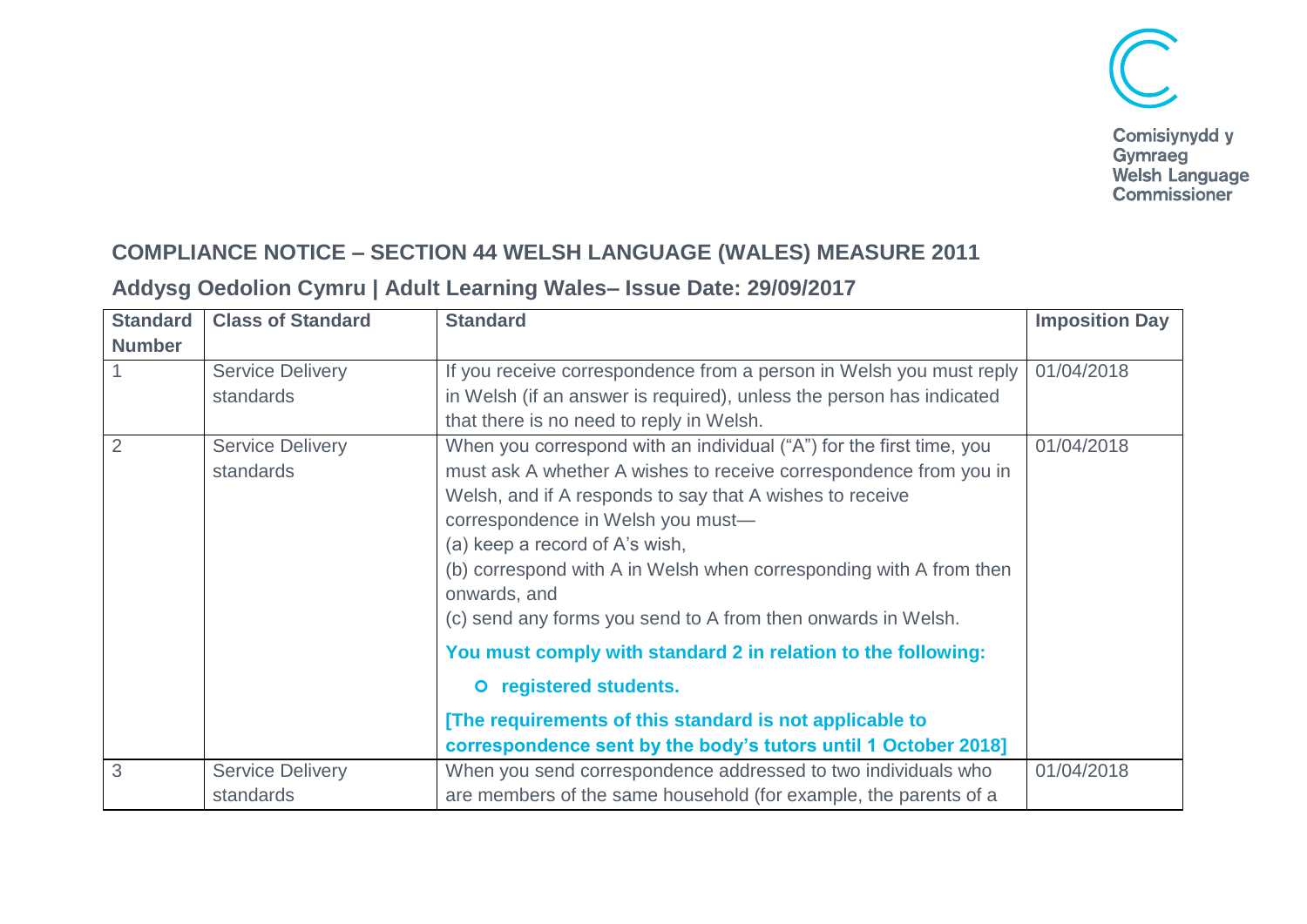|                |                                      | child) for the first time, you must ask them whether they wish to<br>receive correspondence from you in Welsh; and if -<br>(a) both individuals respond to say that they wish to receive<br>correspondence in Welsh, you must keep a record of that wish and<br>correspond in Welsh from then onwards when sending<br>correspondence addressed to both of those individuals;<br>(b) one (but not both) of the individuals responds to say that he or<br>she wishes to receive correspondence in Welsh, you must keep a<br>record of that wish and provide a Welsh language version of<br>correspondence from then onwards when sending correspondence<br>addressed to both of those individuals. |            |
|----------------|--------------------------------------|--------------------------------------------------------------------------------------------------------------------------------------------------------------------------------------------------------------------------------------------------------------------------------------------------------------------------------------------------------------------------------------------------------------------------------------------------------------------------------------------------------------------------------------------------------------------------------------------------------------------------------------------------------------------------------------------------|------------|
|                |                                      | You must comply with standard 3 in relation to the following:                                                                                                                                                                                                                                                                                                                                                                                                                                                                                                                                                                                                                                    |            |
|                |                                      | O registered students.                                                                                                                                                                                                                                                                                                                                                                                                                                                                                                                                                                                                                                                                           |            |
|                |                                      | [The requirements of this standard is not applicable to<br>correspondence sent by the body's tutors until 1 October 2018]                                                                                                                                                                                                                                                                                                                                                                                                                                                                                                                                                                        |            |
| $\overline{4}$ | <b>Service Delivery</b><br>standards | When you send the same correspondence to several persons, you<br>must send a Welsh language version of the correspondence at the<br>same time as you send any English language version.                                                                                                                                                                                                                                                                                                                                                                                                                                                                                                          | 01/04/2018 |
| 5              | <b>Service Delivery</b><br>standards | If you don't know whether a person wishes to receive<br>correspondence from you in Welsh, when you correspond with that<br>person you must provide a Welsh language version of the<br>correspondence.<br>[The requirements of this standard is not applicable to                                                                                                                                                                                                                                                                                                                                                                                                                                 | 01/04/2018 |
| 6              | <b>Service Delivery</b><br>standards | correspondence sent by the body's tutors until 1 October 2018]<br>If you produce a Welsh language version and a corresponding<br>English language version of correspondence, you must not treat the                                                                                                                                                                                                                                                                                                                                                                                                                                                                                              | 01/04/2018 |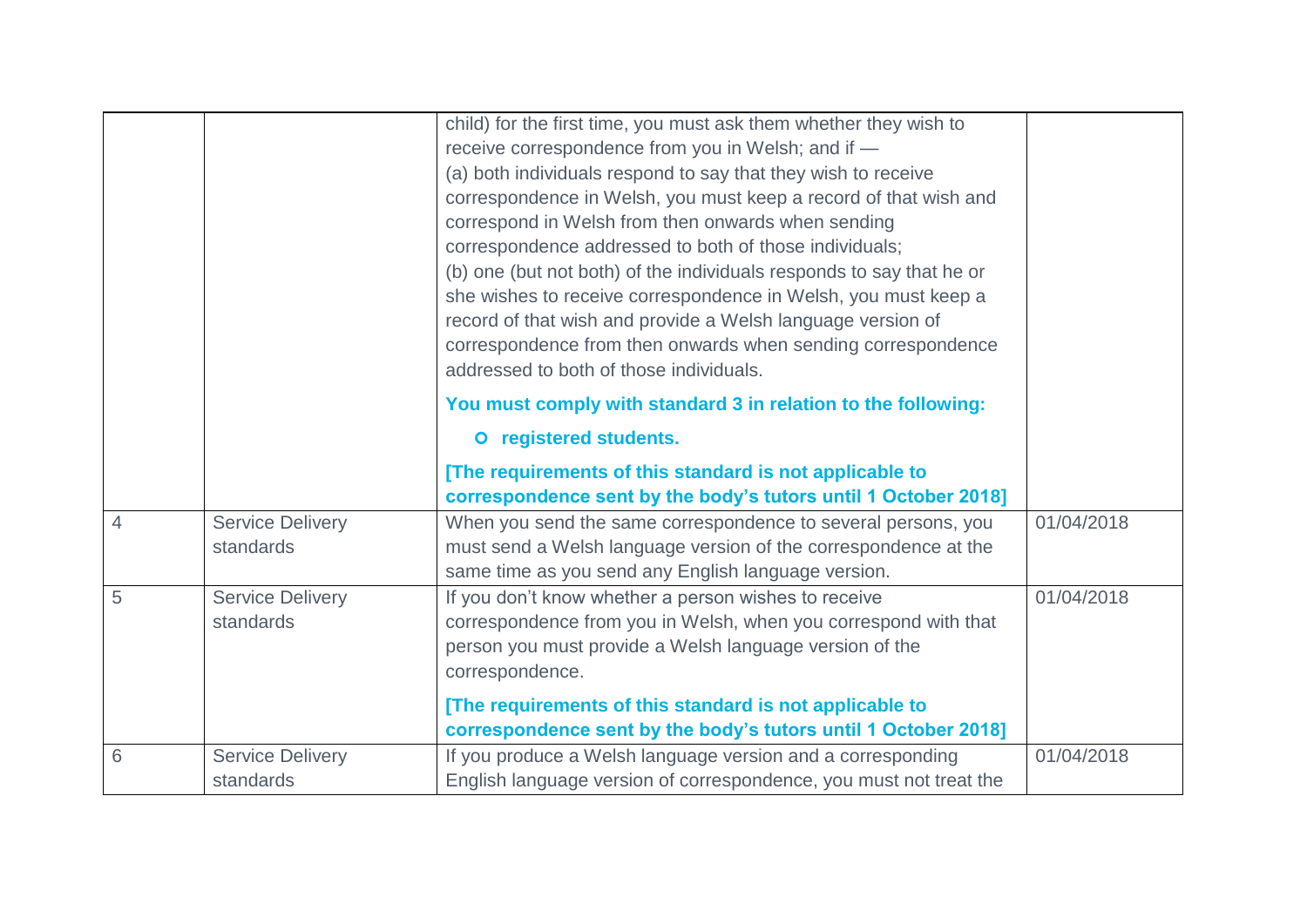|    |                                      | Welsh language version less favourably than the English language<br>version (for example, if the English version is signed, or if contact<br>details are provided on the English version, then the Welsh version                                                                                                                                                                                                                                                                                        |            |
|----|--------------------------------------|---------------------------------------------------------------------------------------------------------------------------------------------------------------------------------------------------------------------------------------------------------------------------------------------------------------------------------------------------------------------------------------------------------------------------------------------------------------------------------------------------------|------------|
|    |                                      | must be treated in the same way).                                                                                                                                                                                                                                                                                                                                                                                                                                                                       |            |
|    | <b>Service Delivery</b><br>standards | You must state -<br>(a) in correspondence, and<br>(b) in publications and notices that invite persons to respond to you<br>or to correspond with you,<br>that you welcome receiving correspondence in Welsh, that you will<br>respond to correspondence in Welsh, and that corresponding in                                                                                                                                                                                                             | 01/04/2018 |
|    |                                      | Welsh will not lead to delay.                                                                                                                                                                                                                                                                                                                                                                                                                                                                           |            |
| 8  | <b>Service Delivery</b><br>standards | When a person contacts you on your main telephone number (or<br>numbers), or on any helpline numbers or call centre numbers, you<br>must greet the person in Welsh.                                                                                                                                                                                                                                                                                                                                     | 01/04/2018 |
| 9  | <b>Service Delivery</b><br>standards | When a person contacts you on your main telephone number (or<br>numbers), or on any helpline numbers or call centre numbers, you<br>must inform the person that a Welsh language service is available.                                                                                                                                                                                                                                                                                                  | 01/04/2018 |
| 11 | <b>Service Delivery</b><br>standards | When a person contacts you on your main telephone number (or<br>numbers), or on any helpline numbers or call centre numbers, you<br>must deal with the call in Welsh if that is the person's wish until such<br>point $as -$<br>(a) it is necessary to transfer the call to a member of staff who does<br>not speak Welsh who can provide a service on a specific subject<br>matter; and<br>(b) no Welsh speaking member of staff is available to provide a<br>service on that specific subject matter. | 01/04/2018 |
| 12 | <b>Service Delivery</b><br>standards | When you advertise telephone numbers, helpline numbers or call<br>centre services, you must not treat the Welsh language less                                                                                                                                                                                                                                                                                                                                                                           | 01/04/2018 |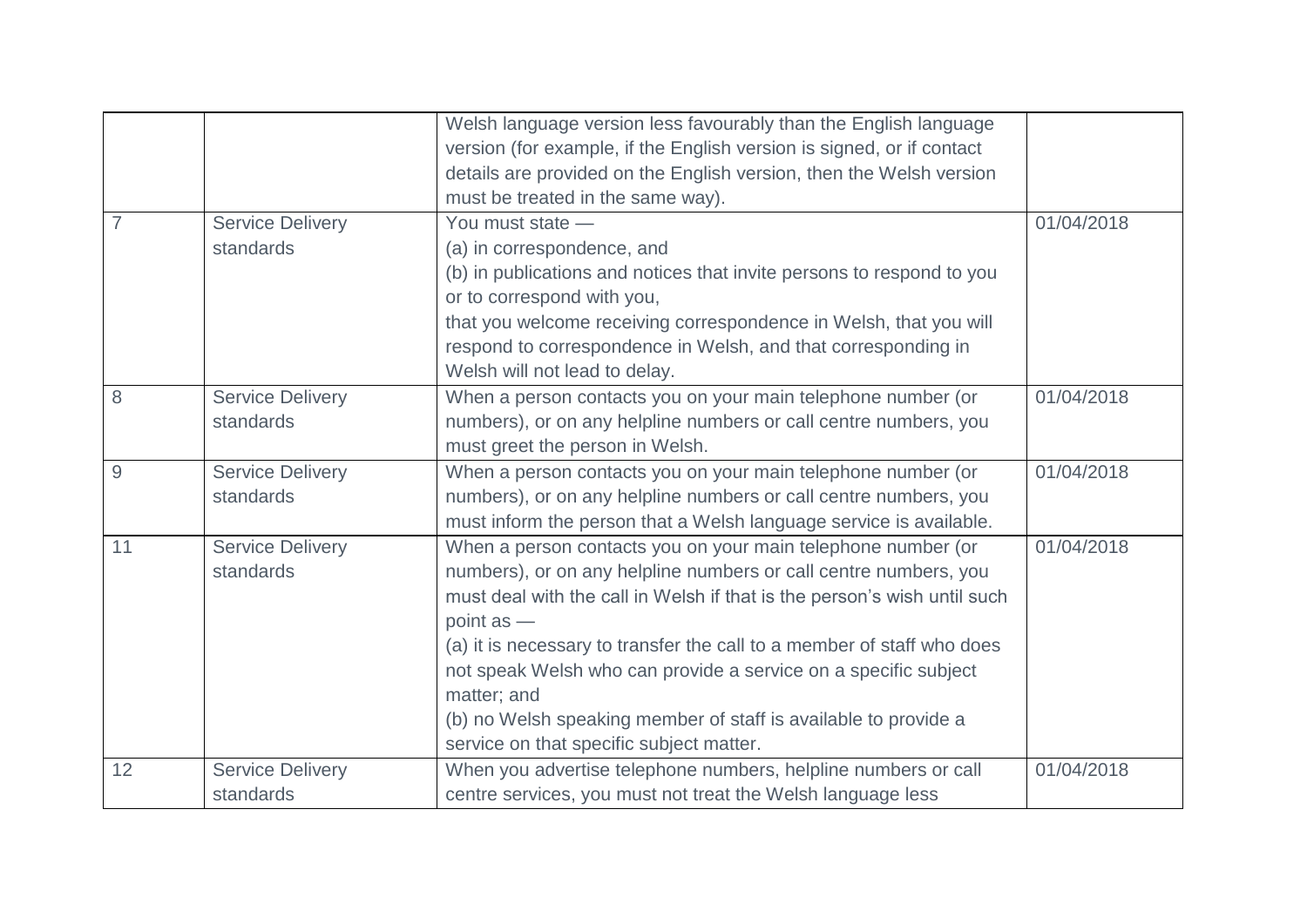|    |                         | favourably than the English language.                                  |            |
|----|-------------------------|------------------------------------------------------------------------|------------|
| 13 | <b>Service Delivery</b> | If you offer a Welsh language service on your main telephone           | 01/04/2018 |
|    | standards               | number (or numbers), on any helpline numbers or call centre            |            |
|    |                         | numbers, the telephone number for the Welsh language service must      |            |
|    |                         | be the same as for the corresponding English language service.         |            |
| 14 | <b>Service Delivery</b> | When you publish your main telephone number, or any helpline           | 01/04/2018 |
|    | standards               | numbers or call centre service numbers, you must state (in Welsh)      |            |
|    |                         | that you welcome calls in Welsh.                                       |            |
| 15 | <b>Service Delivery</b> | If you have performance indicators for dealing with telephone calls,   | 01/04/2018 |
|    | standards               | you must ensure that those performance indicators do not treat         |            |
|    |                         | telephone calls made in Welsh any less favourably than calls made in   |            |
|    |                         | English.                                                               |            |
| 16 | <b>Service Delivery</b> | Your main telephone call answering service (or services) must inform   | 01/04/2018 |
|    | standards               | persons calling, in Welsh, that they can leave a message in Welsh.     |            |
| 17 | <b>Service Delivery</b> | When there is no Welsh language service available on your main         | 01/04/2018 |
|    | standards               | telephone number (or numbers), or on any helpline numbers or call      |            |
|    |                         | centre numbers, you must inform persons calling in Welsh (by way of    |            |
|    |                         | an automated message or other), when a Welsh language service          |            |
|    |                         | will be available.                                                     |            |
| 19 | <b>Service Delivery</b> | If a person contacts one of your departments on a direct line          | 01/04/2018 |
|    | standards               | telephone number (including on staff members' direct line numbers),    |            |
|    |                         | and that person wishes to receive a service in Welsh, you must deal    |            |
|    |                         | with the call in Welsh until such point as -                           |            |
|    |                         | (a) it is necessary to transfer the call to a member of staff who does |            |
|    |                         | not speak Welsh who can provide a service on a specific subject        |            |
|    |                         | matter; and                                                            |            |
|    |                         | (b) no Welsh speaking member of staff is available to provide a        |            |
|    |                         | service on that specific subject matter.                               |            |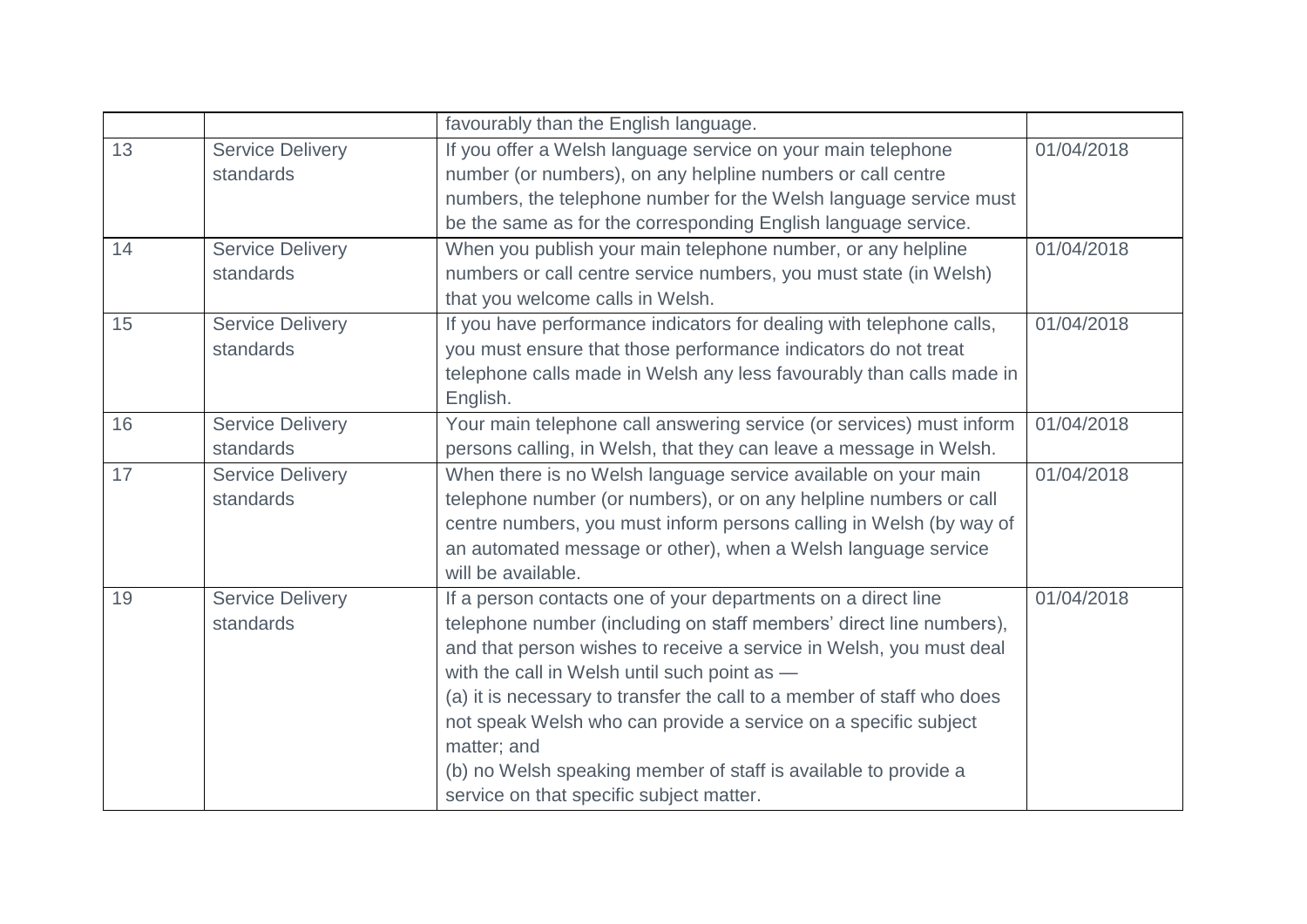| 20  | <b>Service Delivery</b> | When a person contacts you on a direct line number (whether on a         | 01/04/2018 |
|-----|-------------------------|--------------------------------------------------------------------------|------------|
|     | standards               | department's direct line number or on the direct line number of a        |            |
|     |                         | member of staff), you must ensure that, when greeting the person,        |            |
|     |                         | the Welsh language is not treated less favourably than the English       |            |
|     |                         | language.                                                                |            |
| 21  | <b>Service Delivery</b> | When you telephone an individual ("A") for the first time you must ask   | 01/04/2018 |
|     | standards               | A whether A wishes to receive telephone calls from you in Welsh,         |            |
|     |                         | and if A responds to say that A wishes to receive telephone calls in     |            |
|     |                         | Welsh you must keep a record of that wish, and conduct telephone         |            |
|     |                         | calls made to A from then onwards in Welsh.                              |            |
|     |                         | You must comply with standard 21 in every                                |            |
|     |                         | circumstance, except:                                                    |            |
|     |                         | O where it is necessary for a member of staff who does not               |            |
|     |                         | speak Welsh to provide a service on a specific subject                   |            |
|     |                         | matter; and                                                              |            |
|     |                         | O where no Welsh speaking member of staff is available to                |            |
|     |                         | provide a service on that specific subject matter.                       |            |
| 22  | <b>Service Delivery</b> | Any automated telephone systems that you have must provide the           | 01/04/2018 |
|     | standards               | complete automated service in Welsh.                                     |            |
| 24  | <b>Service Delivery</b> | If you invite one person only ("P") to a meeting you must ask P          | 01/04/2018 |
|     | standards               | whether P wishes to use the Welsh language at the meeting, and           |            |
|     |                         | inform P that you will, if necessary, provide a translation service from |            |
|     |                         | Welsh to English for that purpose.                                       |            |
| 24A | <b>Service Delivery</b> | If you have invited one person only ("P") to a meeting and P has         | 01/04/2018 |
|     | standards               | informed you that P wishes to use the Welsh language at the              |            |
|     |                         | meeting, you must arrange for a simultaneous translation service         |            |
|     |                         | from Welsh to English to be available at the meeting (unless you         |            |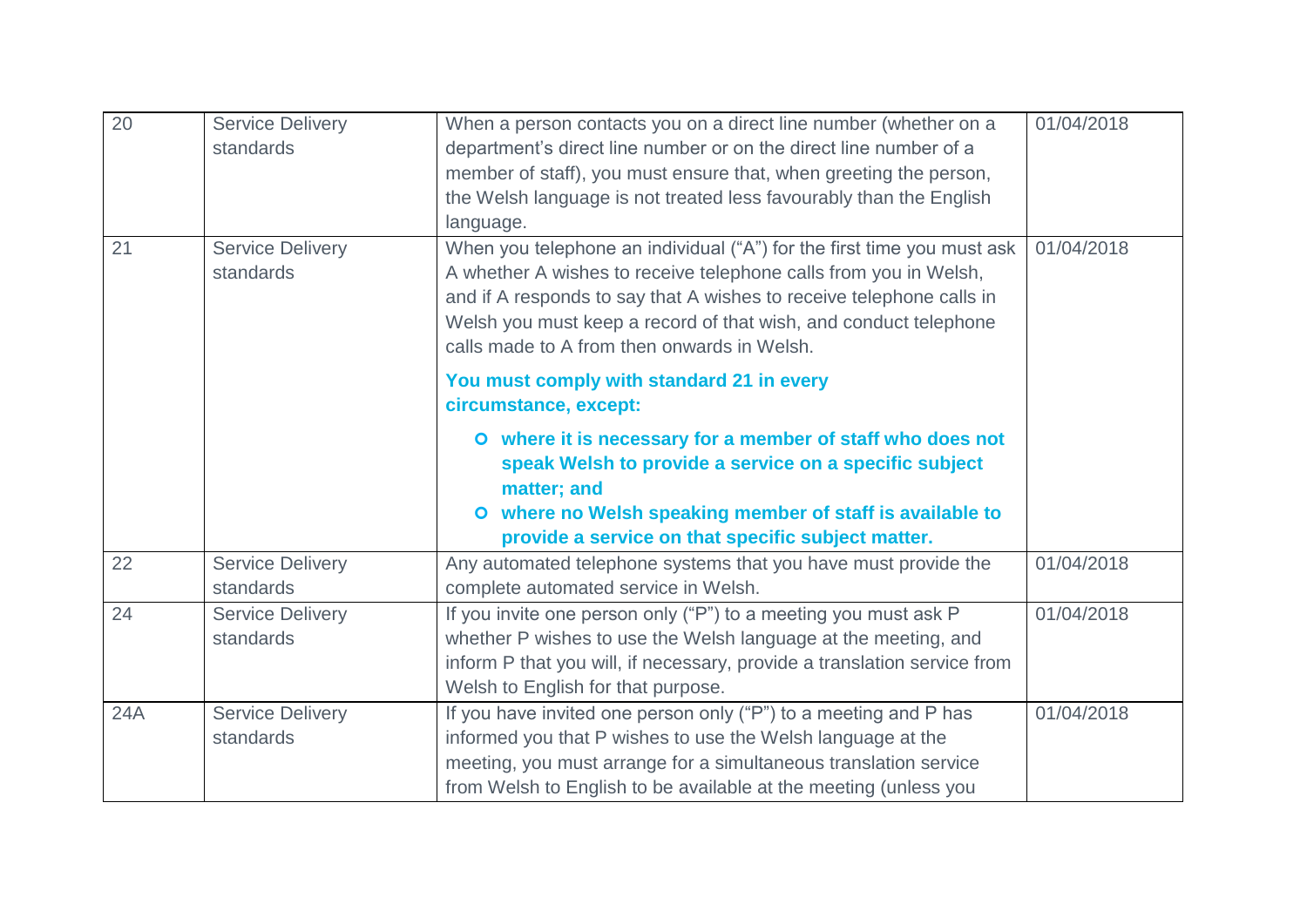|            |                         | conduct the meeting in Welsh without the assistance of a translation      |            |
|------------|-------------------------|---------------------------------------------------------------------------|------------|
|            |                         | service).                                                                 |            |
| 26         | <b>Service Delivery</b> | If you invite an individual ("A") to a meeting, and                       | 01/04/2018 |
|            | standards               | (a) the meeting relates to a complaint about A or made by A;              |            |
|            |                         | (b) the meeting relates to disciplinary proceedings regarding A; or       |            |
|            |                         | (c) the purpose of the meeting is to provide student support to A,        |            |
|            |                         | you must-                                                                 |            |
|            |                         | (i) ask A whether A wishes to use the Welsh language at the               |            |
|            |                         | meeting, and                                                              |            |
|            |                         | (ii) inform A that you will, if necessary, provide a translation service  |            |
|            |                         | from Welsh to English and from English to Welsh for that purpose.         |            |
| <b>26A</b> | <b>Service Delivery</b> | You must arrange for a simultaneous translation service from Welsh        | 01/04/2018 |
|            | standards               | to English and from English to Welsh to be available at                   |            |
|            |                         | a meeting-                                                                |            |
|            |                         | $(a)$ if —                                                                |            |
|            |                         | (i) the meeting relates to a complaint about the invited individual ("A") |            |
|            |                         | or made by A;                                                             |            |
|            |                         | (ii) the meeting relates to disciplinary proceedings regarding A; or      |            |
|            |                         | (iii) the purpose of the meeting is to provide                            |            |
|            |                         | student support to A; and                                                 |            |
|            |                         | (b) if A has informed you that A wishes to use the Welsh language at      |            |
|            |                         | the meeting;                                                              |            |
|            |                         | unless you conduct the meeting in Welsh without the assistance of a       |            |
|            |                         | translation service.                                                      |            |
| 27         | <b>Service Delivery</b> | If you invite more than one person to a meeting, you must ask each        | 01/04/2018 |
|            | standards               | person whether they wish to use the Welsh language at the meeting.        |            |
| 27A        | <b>Service Delivery</b> | If you have invited more than one person to a meeting, and at least       | 01/04/2018 |
|            | standards               | 10% (but less than 100%) of the persons invited have informed you         |            |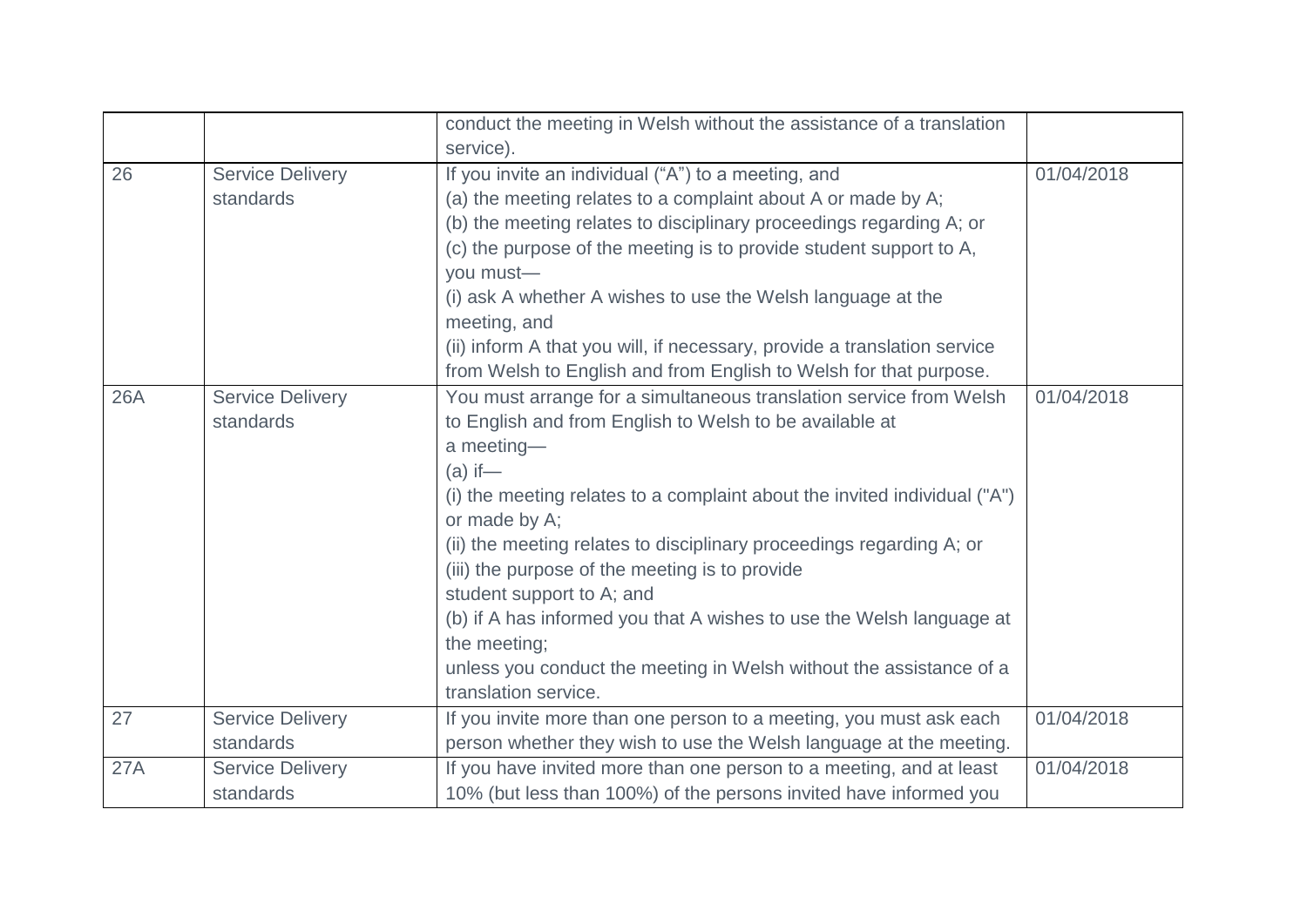|     |                         | that they wish to use the Welsh language at the meeting, you must                          |            |
|-----|-------------------------|--------------------------------------------------------------------------------------------|------------|
|     |                         | arrange for a simultaneous translation service from Welsh to English                       |            |
|     |                         | to be available at the meeting.                                                            |            |
| 27D | <b>Service Delivery</b> | If you have invited more than one person to a meeting, and all of the                      | 01/04/2018 |
|     | standards               | persons invited have informed you that they wish to use the Welsh                          |            |
|     |                         | language at the meeting, you must arrange for a simultaneous                               |            |
|     |                         | translation service from Welsh to English to be available at the                           |            |
|     |                         | meeting (unless you conduct the meeting in Welsh without the                               |            |
|     |                         | assistance of a translation service).                                                      |            |
| 29  | <b>Service Delivery</b> | If you invite more than one person to a meeting, and                                       | 01/04/2018 |
|     | standards               | (a) the meeting relates to a complaint made by or about one of the<br>individuals invited; |            |
|     |                         | (b) the meeting relates to disciplinary proceedings regarding one or                       |            |
|     |                         | more of the individuals invited; or                                                        |            |
|     |                         | (c) the purpose of that meeting is to provide student support to one or                    |            |
|     |                         | more of the individuals invited;                                                           |            |
|     |                         | you must-                                                                                  |            |
|     |                         | (i) ask that individual or each of those individuals whether he or she                     |            |
|     |                         | wishes to use the Welsh language at the meeting; and                                       |            |
|     |                         | (ii) inform that individual (or those individuals) that, if necessary, you                 |            |
|     |                         | will provide a translation service from Welsh to English and from                          |            |
|     |                         | English to Welsh for that purpose.                                                         |            |
| 29A | <b>Service Delivery</b> | You must provide a simultaneous translation service from Welsh to                          | 01/04/2018 |
|     | standards               | English and from English to Welsh at a meeting-                                            |            |
|     |                         | (a) if you have invited more than one person to the meeting;                               |            |
|     |                         | $(b)$ if —                                                                                 |            |
|     |                         | (i) the meeting relates to a complaint made by or about one or more                        |            |
|     |                         | of the individuals invited;                                                                |            |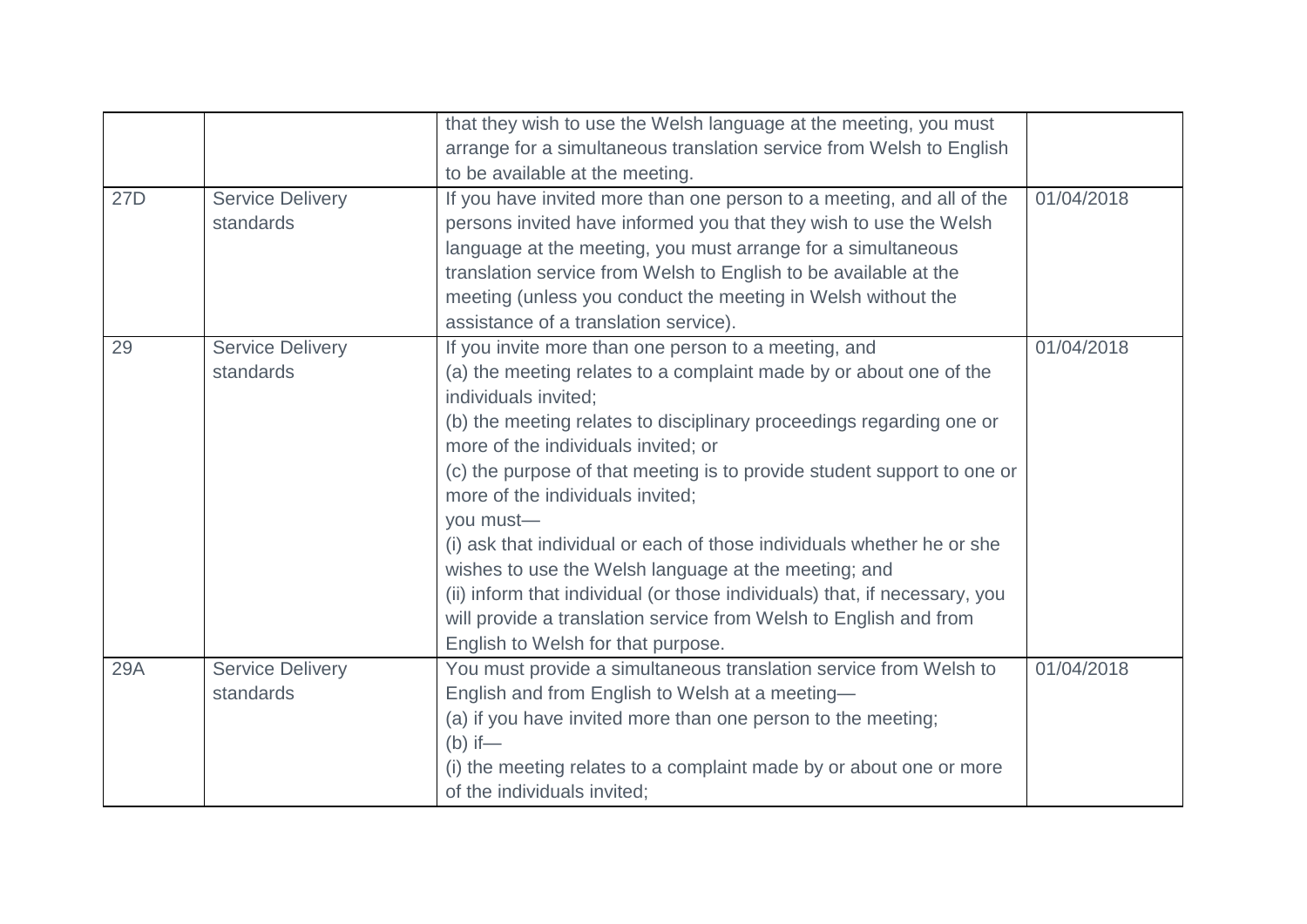|    |                         | (ii) the meeting relates to disciplinary proceedings regarding one or    |            |
|----|-------------------------|--------------------------------------------------------------------------|------------|
|    |                         | more of the individuals invited; or                                      |            |
|    |                         | (iii) the purpose of the meeting is to provide student support to one or |            |
|    |                         | more of the individuals invited; and                                     |            |
|    |                         | (c) if at least one of those individuals has informed you that he or she |            |
|    |                         | wishes to use the Welsh language at the meeting;                         |            |
|    |                         | unless you conduct the meeting in Welsh without the assistance of a      |            |
|    |                         | translation service.                                                     |            |
| 30 | <b>Service Delivery</b> | If you arrange a meeting that is open to-                                | 01/04/2018 |
|    | standards               | (a) the public, or                                                       |            |
|    |                         | (b) students who are within a particular cohort,                         |            |
|    |                         | you must state on any material advertising it, and on any invitation to  |            |
|    |                         | it, that anyone attending is welcome to use the Welsh language at        |            |
|    |                         | the meeting.                                                             |            |
| 31 | <b>Service Delivery</b> | When you send invitations to a meeting that you arrange which is         | 01/04/2018 |
|    | standards               | open to-                                                                 |            |
|    |                         | (a) the public, or                                                       |            |
|    |                         | (b) students who are within a particular cohort,                         |            |
|    |                         | you must send the invitations in Welsh.                                  |            |
| 32 | <b>Service Delivery</b> | If you invite persons to speak at a meeting that you arrange which is    | 01/04/2018 |
|    | standards               | open to-                                                                 |            |
|    |                         | (a) the public, or                                                       |            |
|    |                         | (b) students who are within a particular cohort,                         |            |
|    |                         | you must -                                                               |            |
|    |                         |                                                                          |            |
|    |                         | (i) ask each person invited to speak whether he or she wishes to use     |            |
|    |                         | the Welsh language, and                                                  |            |
|    |                         | (ii) if that person (or at least one of those persons) has informed you  |            |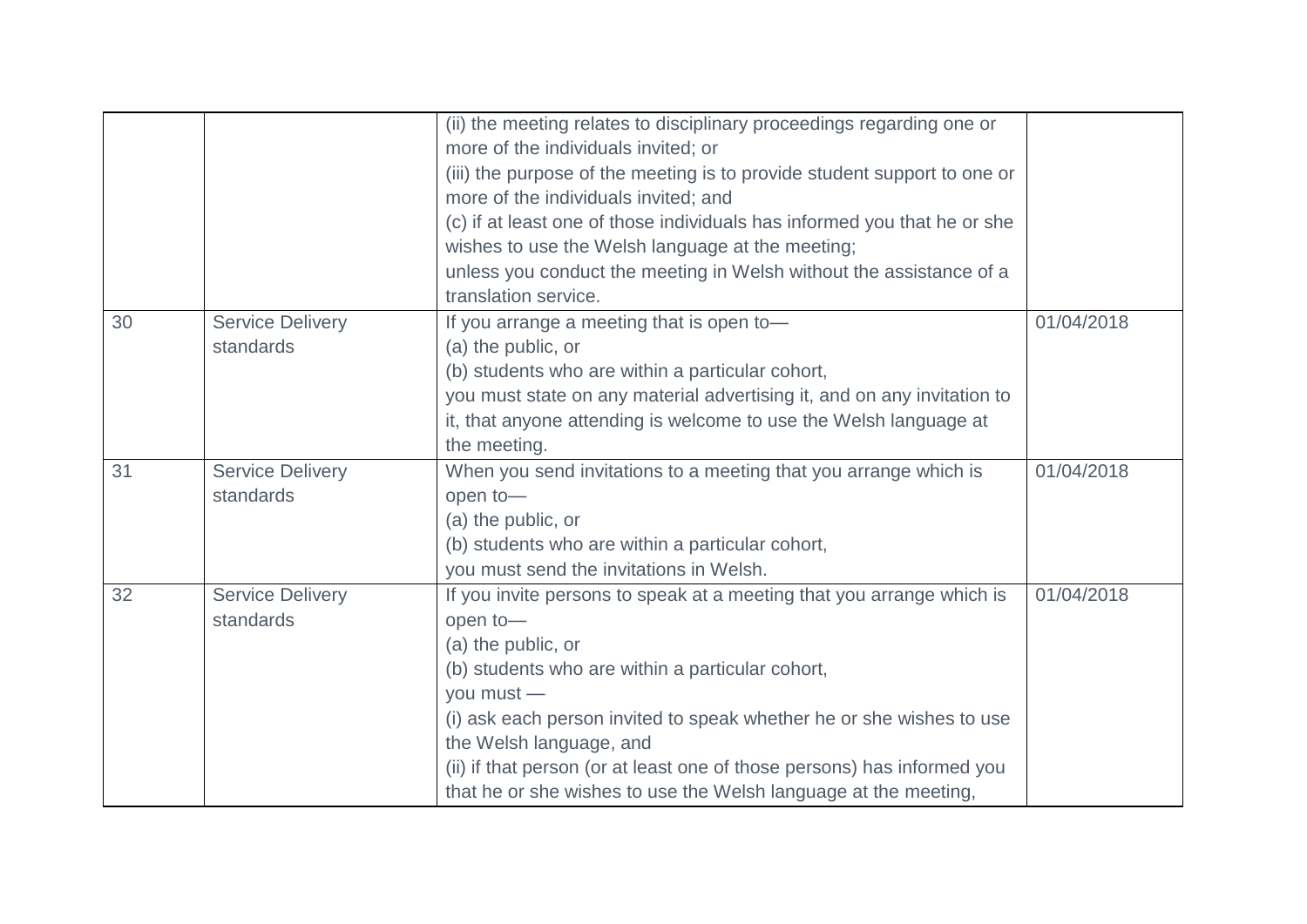|    |                         | provide a simultaneous translation service from Welsh to English for     |            |
|----|-------------------------|--------------------------------------------------------------------------|------------|
|    |                         | that purpose (unless you conduct the meeting in Welsh without a          |            |
|    |                         | translation service).                                                    |            |
| 33 | <b>Service Delivery</b> | If you arrange a meeting that is open to-                                | 01/04/2018 |
|    | standards               | (a) the public, or                                                       |            |
|    |                         | (b) students who are within a particular cohort,                         |            |
|    |                         | you must ensure that a simultaneous translation service from Welsh       |            |
|    |                         | to English is available at the meeting, and you must orally inform       |            |
|    |                         | those present in Welsh -                                                 |            |
|    |                         | (i) that they are welcome to use the Welsh language, and                 |            |
|    |                         | (ii) that a simultaneous translation service is available.               |            |
| 34 | <b>Service Delivery</b> | If you display any written material at a meeting that you arrange        | 01/04/2018 |
|    | standards               | which is open to-                                                        |            |
|    |                         | (a) the public, or                                                       |            |
|    |                         | (b) students who are within a particular cohort,                         |            |
|    |                         | you must ensure that the material is displayed in Welsh, and you         |            |
|    |                         | must not treat any Welsh language text less favourably than the          |            |
|    |                         | English language text.                                                   |            |
| 35 | <b>Service Delivery</b> | If you organise a public event, or fund at least 50% of a public event,  | 01/04/2018 |
|    | standards               | you must ensure that, in promoting the event, the Welsh language is      |            |
|    |                         | treated no less favourably than the English language (for example, in    |            |
|    |                         | the way the event is advertised or publicised).                          |            |
| 36 | <b>Service Delivery</b> | If you organise a public event, or fund at least 50% of a public event,  | 01/04/2018 |
|    | standards               | you must ensure that the Welsh language is treated no less               |            |
|    |                         | favourably than the English language at the event (for example, in       |            |
|    |                         | relation to services offered to persons attending the event, in relation |            |
|    |                         | to signs displayed at the event and in relation to audio                 |            |
|    |                         | announcements made at the event).                                        |            |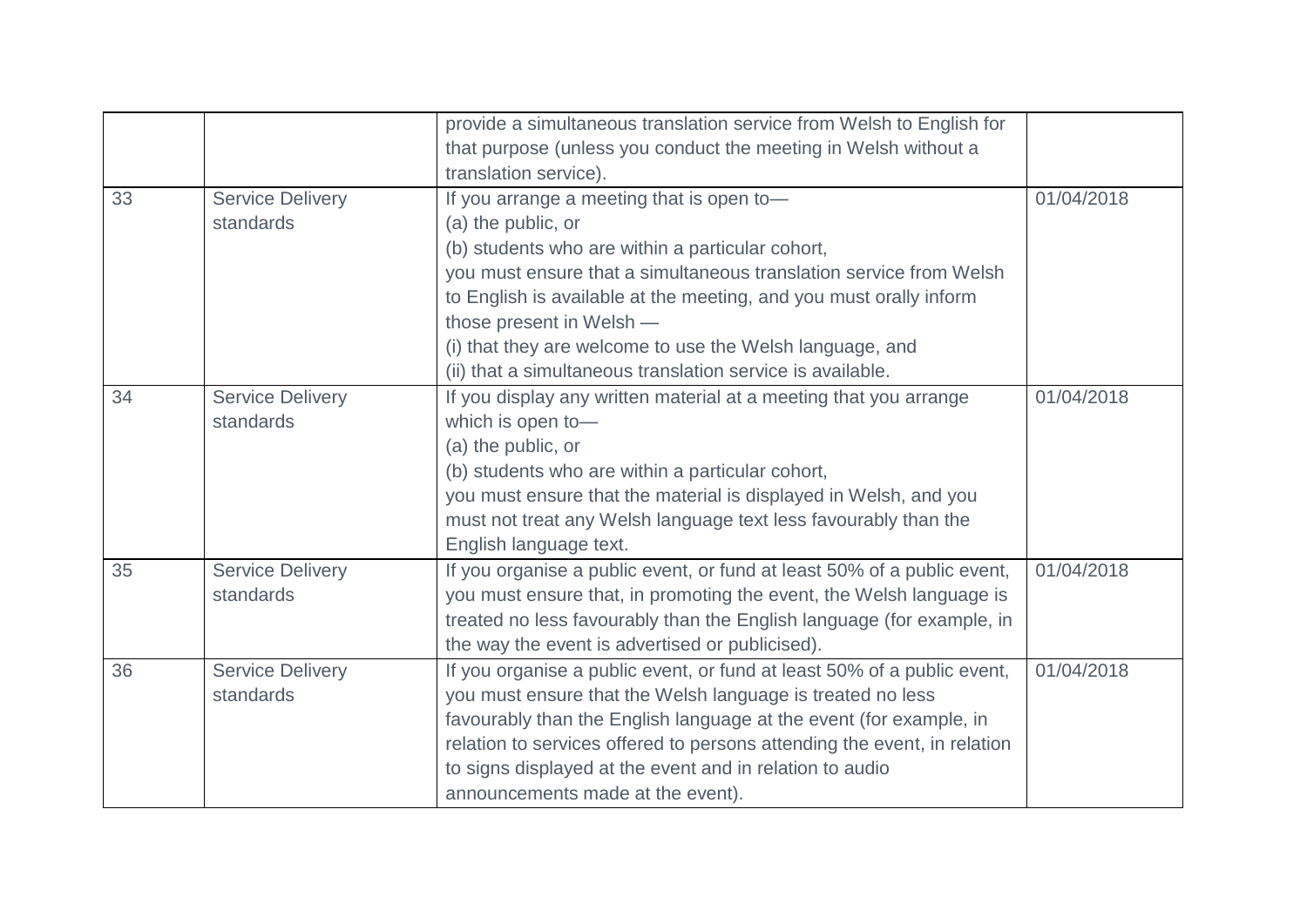| $\overline{37}$ | <b>Service Delivery</b><br>standards | Any publicity or advertising material that you produce must be<br>produced in Welsh, and if you produce the material in Welsh and in<br>English, you must not treat the Welsh language version less<br>favourably than you treat the English language version.                                                                                                                                                                                 | 01/04/2018 |
|-----------------|--------------------------------------|------------------------------------------------------------------------------------------------------------------------------------------------------------------------------------------------------------------------------------------------------------------------------------------------------------------------------------------------------------------------------------------------------------------------------------------------|------------|
|                 |                                      | You must comply with standard 37 in every circumstance except<br>in relation to the following:                                                                                                                                                                                                                                                                                                                                                 |            |
|                 |                                      | O publicity or advertising material for English for Speakers<br>of Other Languages (ESOL) courses.                                                                                                                                                                                                                                                                                                                                             |            |
| 38              | <b>Service Delivery</b><br>standards | Any material that you display in public must be displayed in Welsh,<br>and you must not treat any Welsh language version of the material<br>less favourably than the English language version.                                                                                                                                                                                                                                                 | 01/04/2018 |
| 40              | <b>Service Delivery</b><br>standards | If you arrange a public lecture you must ensure that a simultaneous<br>translation service from Welsh to English is available for the purpose<br>of any questions asked by the audience during or after the lecture<br>where-<br>(a) the subject matter of the public lecture suggests that such a<br>service should be provided, or<br>(b) the anticipated audience and their expectation suggests that such<br>a service should be provided. | 01/04/2018 |
| 40A             | <b>Service Delivery</b><br>standards | If you arrange a public lecture and you provide a simultaneous<br>translation service you must orally inform those present in Welsh that<br>they are welcome to use the Welsh language.                                                                                                                                                                                                                                                        | 01/04/2018 |
| 41              | <b>Service Delivery</b><br>standards | If you arrange a graduation or award ceremony you must ensure that<br>the Welsh language is treated no less favourably than the English<br>language in relation to material or signs displayed by you at the<br>venue and in relation to any information provided regarding the order<br>of events at the ceremony (whether in an electronic, written or oral                                                                                  | 01/04/2018 |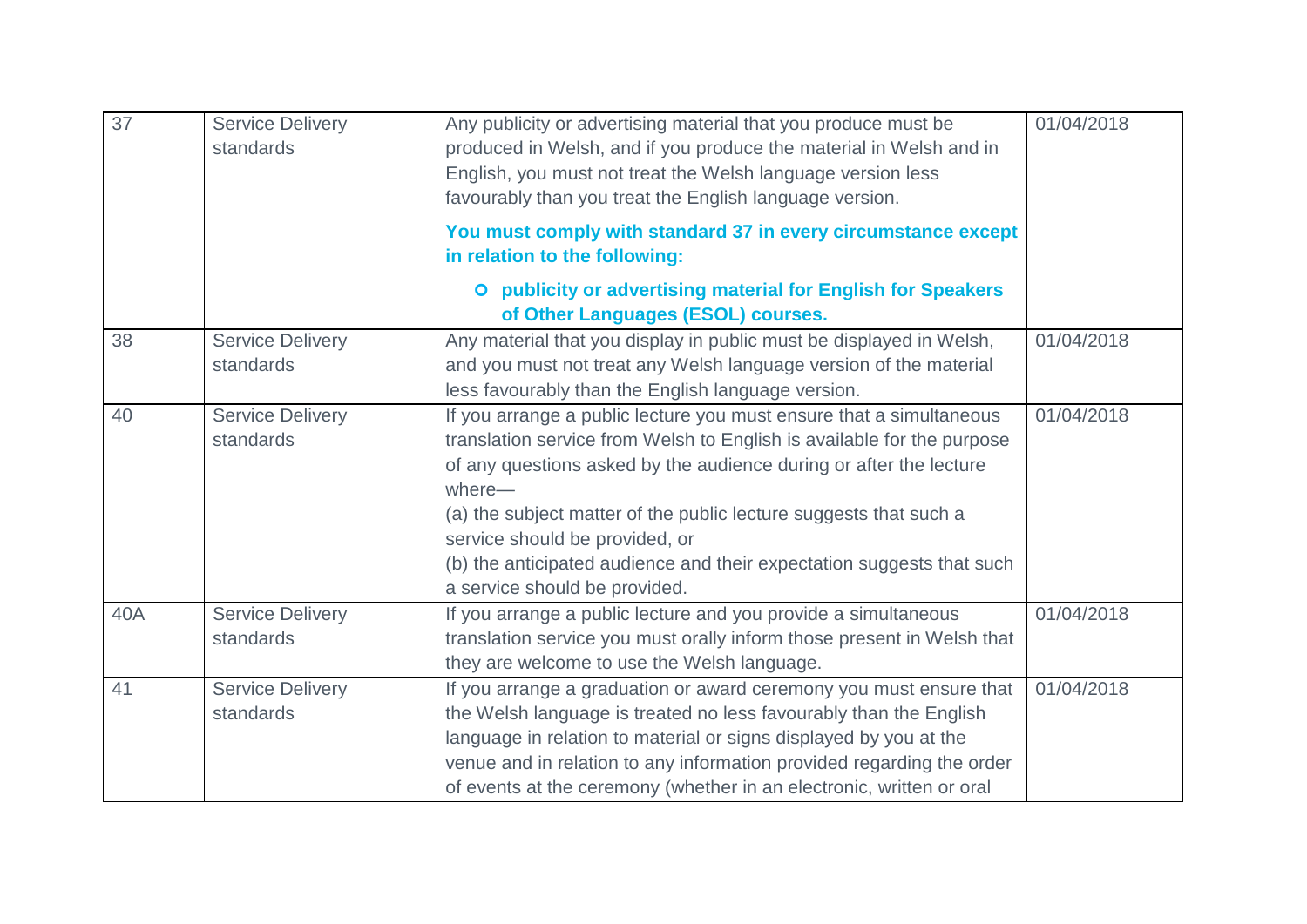|     |                                      | form).                                                                                                                                                                                                                                                                                                                                                                                                                                                                                                  |            |
|-----|--------------------------------------|---------------------------------------------------------------------------------------------------------------------------------------------------------------------------------------------------------------------------------------------------------------------------------------------------------------------------------------------------------------------------------------------------------------------------------------------------------------------------------------------------------|------------|
| 42  | <b>Service Delivery</b><br>standards | If you invite persons to speak at a graduation or award ceremony you<br>$must -$<br>(a) ask each person invited to speak whether he or she wishes to use<br>the Welsh language, and<br>(b) if a person (or at least one of those persons) has informed you<br>that he or she wishes to use the Welsh language at the ceremony,<br>either<br>(i) provide a simultaneous translation service from Welsh to English<br>for that purpose, or<br>(ii) provide a written English translation at the ceremony. | 01/04/2018 |
| 43  | <b>Service Delivery</b><br>standards | Any documents that you produce for public use or for students' use<br>must be produced in Welsh.<br>You must comply with standard 43 in every circumstance except<br>in relation to the following:<br>O documents relating to English for Speakers of Other<br><b>Languages (ESOL) courses.</b>                                                                                                                                                                                                         | 01/04/2018 |
| 51  | <b>Service Delivery</b><br>standards | If you produce a document in Welsh and in English (whether<br>separate versions or not), you must not treat any Welsh language<br>version less favourably than you treat the English language version.                                                                                                                                                                                                                                                                                                  | 01/04/2018 |
| 52  | <b>Service Delivery</b><br>standards | If you produce a Welsh language version and a separate English<br>language version of a document, you must ensure that the English<br>language version clearly states that the document is also available in<br>Welsh.                                                                                                                                                                                                                                                                                  | 01/04/2018 |
| 53  | <b>Service Delivery</b><br>standards | Any form that you make available to the public or students must be<br>produced in Welsh.                                                                                                                                                                                                                                                                                                                                                                                                                | 01/04/2018 |
| 53A | <b>Service Delivery</b>              | If you produce a Welsh language version and a separate English                                                                                                                                                                                                                                                                                                                                                                                                                                          | 01/04/2018 |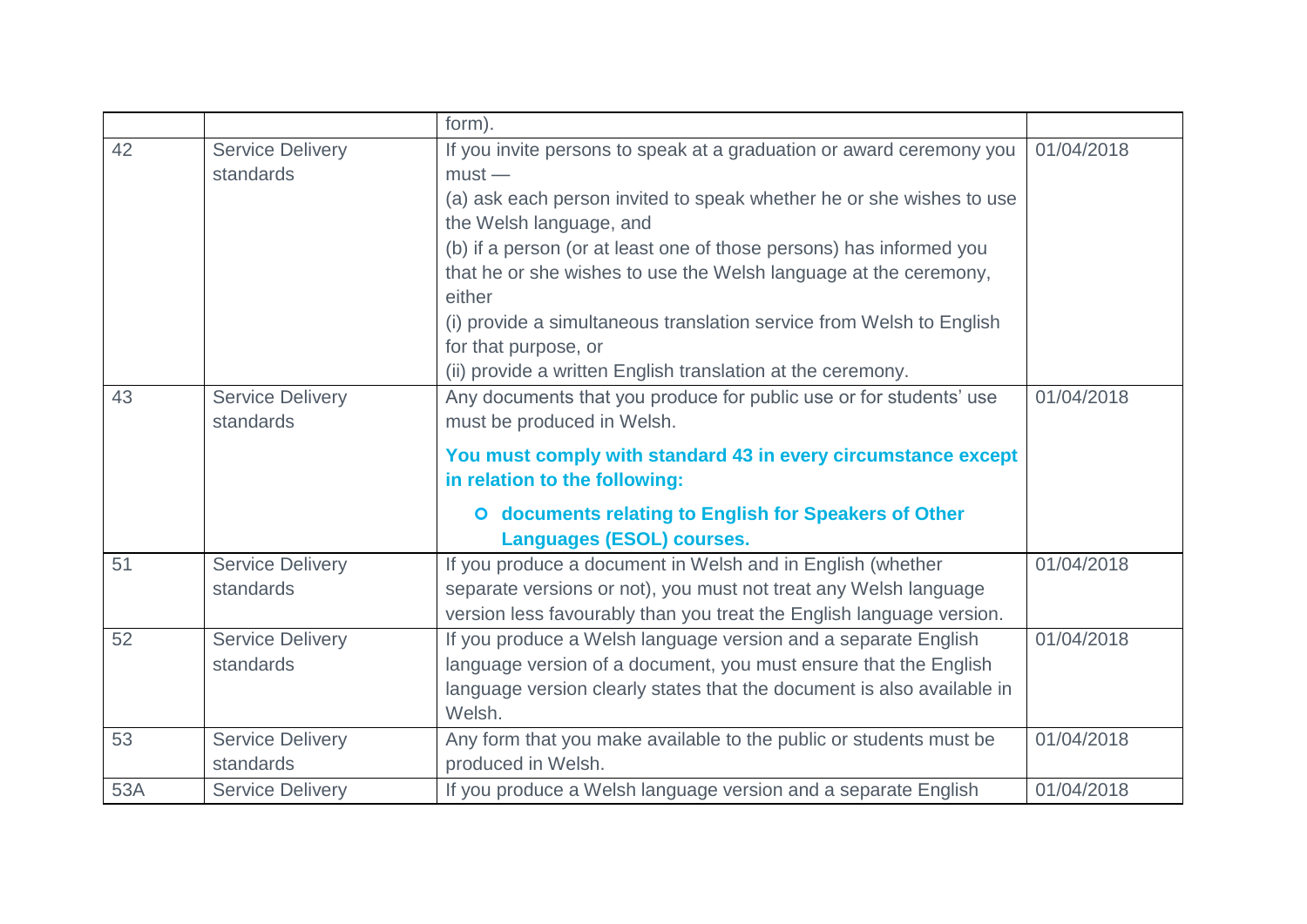|     | standards               | language version of a form, you must ensure that the English              |            |
|-----|-------------------------|---------------------------------------------------------------------------|------------|
|     |                         | language version clearly states that the form is also available in        |            |
|     |                         | Welsh.                                                                    |            |
| 53B | <b>Service Delivery</b> | If you produce a form in Welsh and in English (whether separate           | 01/04/2018 |
|     | standards               | versions or not), you must ensure that the Welsh language version is      |            |
|     |                         | treated no less favourably than the English language version, and         |            |
|     |                         | you must not differentiate between the Welsh and English versions in      |            |
|     |                         |                                                                           |            |
|     |                         | relation to any requirements that are relevant to the form (for           |            |
|     |                         | example in relation to any deadline for submitting the form, or in        |            |
|     |                         | relation to the time allowed to respond to the content of the form).      |            |
| 54  | <b>Service Delivery</b> | If you pre-enter information on a Welsh language version of a form        | 01/04/2018 |
|     | standards               | (for example, before sending it to a member of the public in order for    |            |
|     |                         | him or her to check the content or to fill in the remainder of the form), |            |
|     |                         | you must ensure that the information that you pre-enter is in Welsh.      |            |
| 55  | <b>Service Delivery</b> | You must ensure that -                                                    | 01/10/2018 |
|     | standards               | (a) the text of each page of your website is available in Welsh,          |            |
|     |                         | (b) every Welsh language page on your website is fully functional,        |            |
|     |                         | and                                                                       |            |
|     |                         | (c) the Welsh language is not treated less favourably than the English    |            |
|     |                         | language on your website.                                                 |            |
| 58  | <b>Service Delivery</b> | If you have a Welsh language web page that corresponds to an              | 01/10/2018 |
|     | standards               | English language web page, you must state clearly on the English          |            |
|     |                         | language web page that the page is also available in Welsh, and you       |            |
|     |                         | must provide a direct link to the Welsh page on the corresponding         |            |
|     |                         | English page.                                                             |            |
| 59  | <b>Service Delivery</b> | You must provide the interface and menus on every page of your            | 01/10/2018 |
|     | standards               | website in Welsh.                                                         |            |
| 60  | <b>Service Delivery</b> | You must provide computer software for checking spelling and              | 01/04/2018 |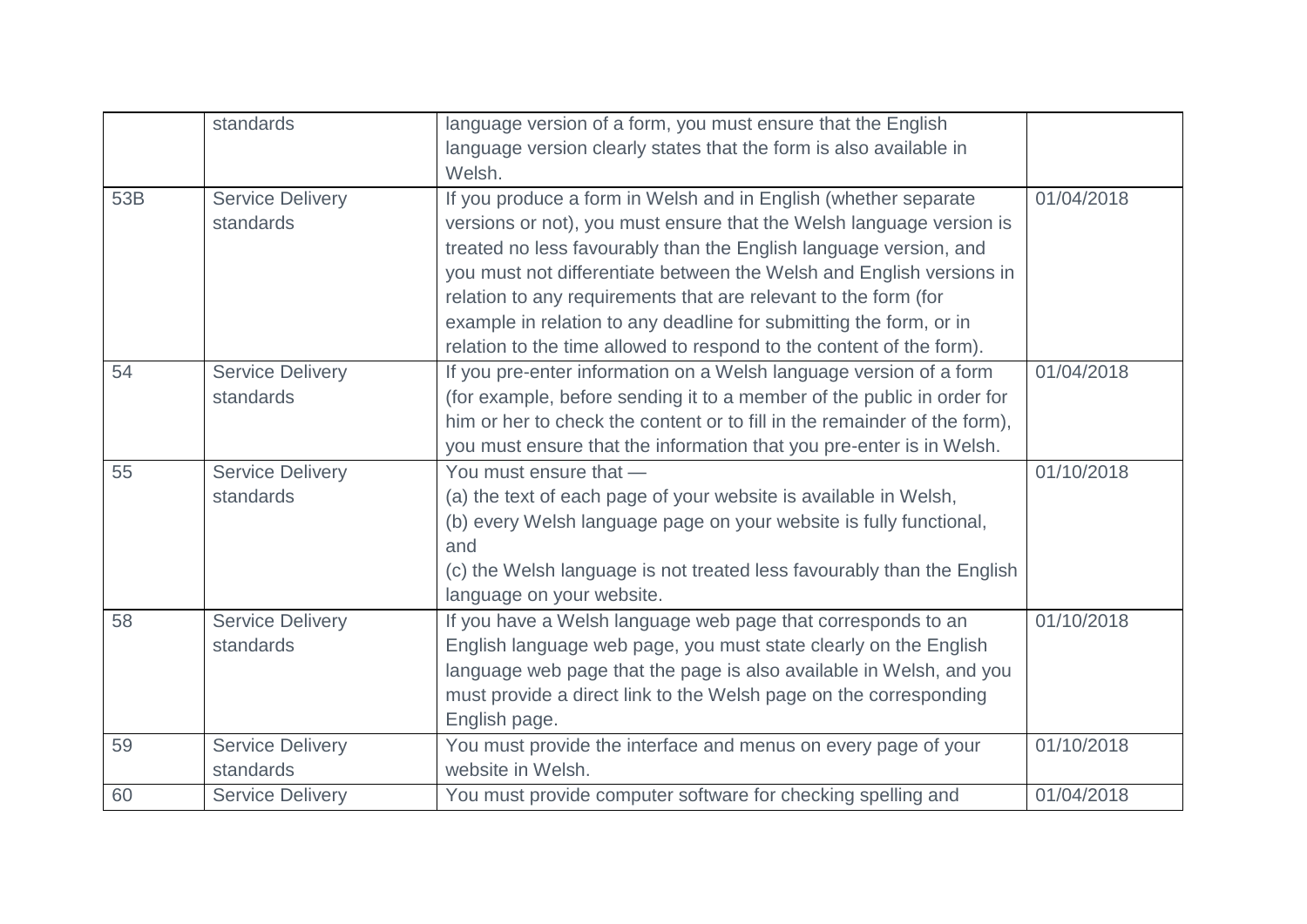|    | standards                            | grammar in Welsh on your student intranet, your virtual learning sites<br>and your learning portal sites.                                                                                                                                                                                                                                                                                                  |            |
|----|--------------------------------------|------------------------------------------------------------------------------------------------------------------------------------------------------------------------------------------------------------------------------------------------------------------------------------------------------------------------------------------------------------------------------------------------------------|------------|
| 62 | <b>Service Delivery</b><br>standards | When you use social media you must not treat the Welsh language<br>less favourably than the English language.<br>You must comply with standard 62 in the following<br>circumstances:                                                                                                                                                                                                                       | 01/04/2018 |
|    |                                      | O when using social media on your corporate and<br>departmental accounts.                                                                                                                                                                                                                                                                                                                                  |            |
| 63 | <b>Service Delivery</b><br>standards | If a person contacts you by social media in Welsh, you must reply in<br>Welsh (if an answer is required).                                                                                                                                                                                                                                                                                                  | 01/04/2018 |
| 65 | <b>Service Delivery</b><br>standards | When you erect a new sign or renew a sign (including temporary<br>signs), any text displayed on the sign must be displayed in Welsh<br>(whether on the same sign as you display corresponding English<br>language text or on a separate sign); and if the same text is<br>displayed in Welsh and in English, you must not treat the Welsh<br>language text less favourably than the English language text. | 01/04/2018 |
| 66 | <b>Service Delivery</b><br>standards | When you erect a new sign or renew a sign (including temporary<br>signs) which conveys the same information in Welsh and in English,<br>the Welsh-language text must be positioned so that it is likely to be<br>read first.                                                                                                                                                                               | 01/04/2018 |
| 67 | <b>Service Delivery</b><br>standards | You must ensure that the Welsh language text on signs is accurate in<br>terms of meaning and expression.                                                                                                                                                                                                                                                                                                   | 01/04/2018 |
| 69 | <b>Service Delivery</b><br>standards | If you arrange a visit or appointment in advance for a person ("P")<br>which will mean that P will come to your reception, you must ask P<br>whether P wishes to receive a Welsh language reception service<br>(unless you already know whether P wishes to receive that service in<br>Welsh).                                                                                                             | 01/04/2018 |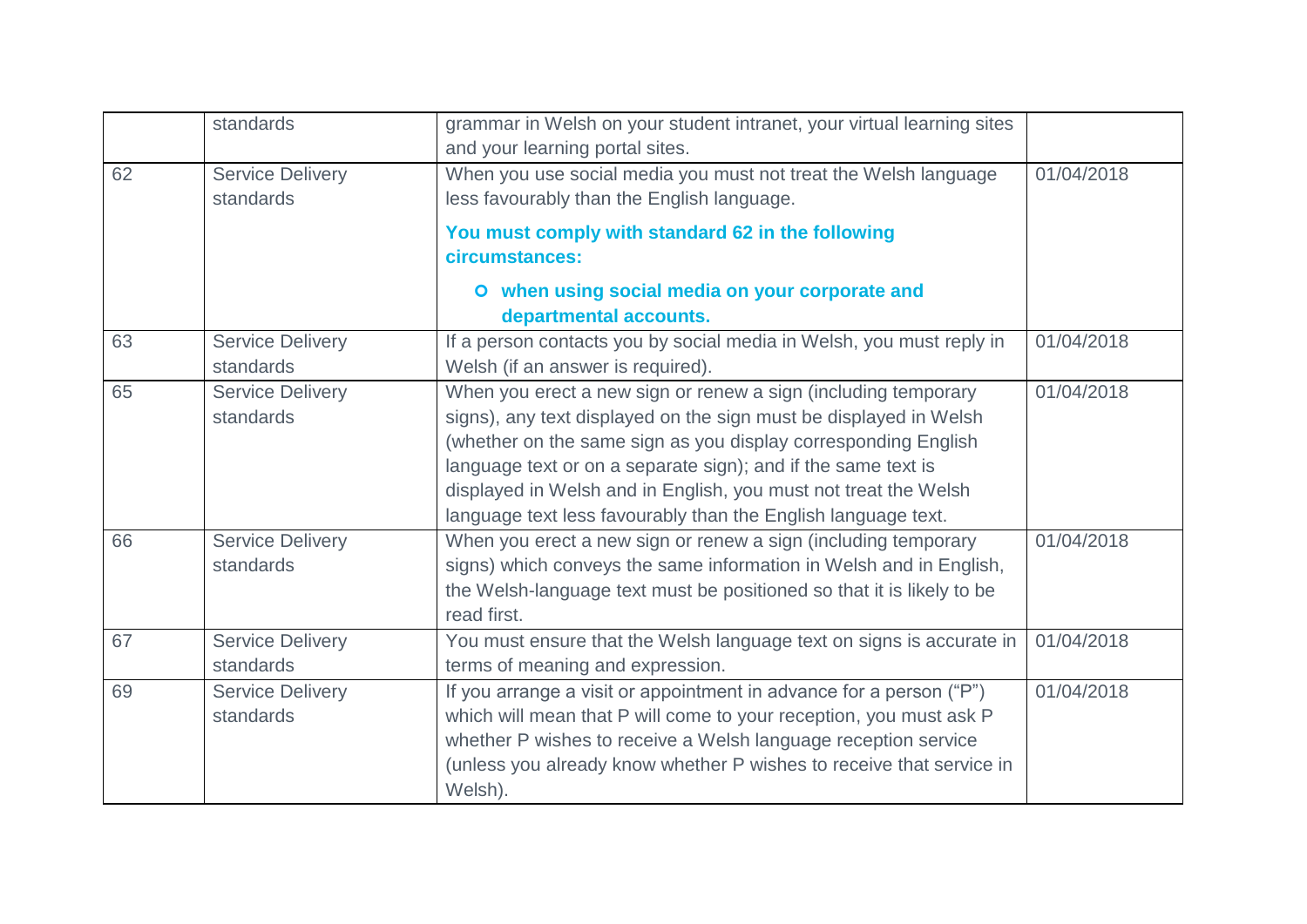| 69A        | <b>Service Delivery</b><br>standards | You must provide a face to face Welsh language reception service<br>for a person ("P") at your reception if you have arranged a visit or<br>appointment for P in advance and -<br>(a) P has informed you in advance that P wishes to receive the | 01/04/2018 |
|------------|--------------------------------------|--------------------------------------------------------------------------------------------------------------------------------------------------------------------------------------------------------------------------------------------------|------------|
|            |                                      | service in Welsh, or                                                                                                                                                                                                                             |            |
|            |                                      | (b) you are already aware that P wishes to receive the service in<br>Welsh.                                                                                                                                                                      |            |
| 73         | <b>Service Delivery</b>              | Any notice that you publish or display must be published or displayed                                                                                                                                                                            | 01/04/2018 |
|            | standards                            | in Welsh, and you must not treat any Welsh language version of a<br>notice less favourably than an English language version.                                                                                                                     |            |
| 74         | <b>Service Delivery</b>              | When you publish or display a notice that contains Welsh language                                                                                                                                                                                | 01/04/2018 |
|            | standards                            | text as well as English language text, the Welsh language text must                                                                                                                                                                              |            |
|            |                                      | be positioned so that it is likely to be read first.                                                                                                                                                                                             |            |
| 75         | <b>Service Delivery</b>              | Any documents that you publish which relate to applications for a                                                                                                                                                                                | 01/04/2018 |
|            | standards                            | grant or financial assistance must be published in Welsh, and you                                                                                                                                                                                |            |
|            |                                      | must not treat a Welsh language version of such documents less                                                                                                                                                                                   |            |
|            |                                      | favourably than an English language version.                                                                                                                                                                                                     |            |
| 76         | <b>Service Delivery</b>              | When you invite applications for a grant or financial assistance, you                                                                                                                                                                            | 01/04/2018 |
|            | standards                            | must state in the invitation that applications may be submitted in                                                                                                                                                                               |            |
|            |                                      | Welsh and that any application submitted in Welsh will be treated no                                                                                                                                                                             |            |
|            |                                      | less favourably than an application submitted in English.                                                                                                                                                                                        |            |
| <b>76A</b> | <b>Service Delivery</b>              | You must not treat applications for a grant or financial assistance                                                                                                                                                                              | 01/04/2018 |
|            | standards                            | submitted in Welsh less favourably than applications submitted in                                                                                                                                                                                |            |
|            |                                      | English (including, amongst other matters, in relation to the closing                                                                                                                                                                            |            |
|            |                                      | date for receiving applications and in relation to the timescale for                                                                                                                                                                             |            |
|            |                                      | informing applicants of decisions).                                                                                                                                                                                                              |            |
| 78         | <b>Service Delivery</b>              | If you receive an application for a grant or financial assistance in                                                                                                                                                                             | 01/04/2018 |
|            | standards                            | Welsh and it is necessary to interview the applicant as part of your                                                                                                                                                                             |            |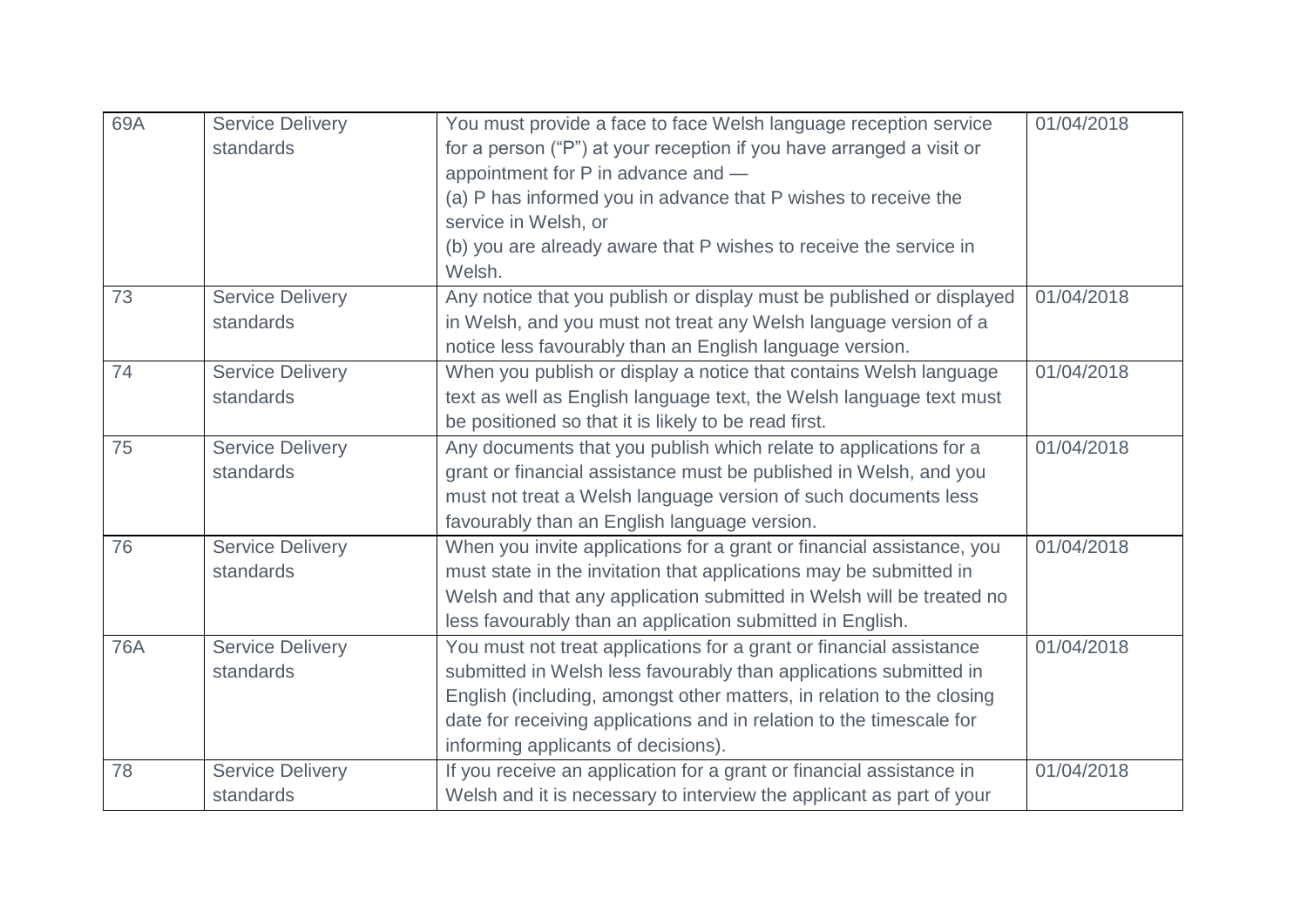|     |                         | assessment of the application you must -                                  |            |
|-----|-------------------------|---------------------------------------------------------------------------|------------|
|     |                         | (a) offer to provide a translation service from Welsh to English to       |            |
|     |                         | enable the applicant to use the Welsh language at the interview, and      |            |
|     |                         | (b) if the applicant wishes to use the Welsh language at the interview,   |            |
|     |                         | provide a simultaneous translation service for that purpose (unless       |            |
|     |                         | you conduct the interview in Welsh without a translation service).        |            |
| 79  | <b>Service Delivery</b> | When you inform an applicant of your decision in relation to an           | 01/04/2018 |
|     | standards               | application for a grant or financial assistance, you must do so in        |            |
|     |                         | Welsh if the application was submitted in Welsh.                          |            |
| 80  | <b>Service Delivery</b> | Any invitations to tender for a contract that you publish must be         | 01/04/2018 |
|     | standards               | published in Welsh, and you must not treat a Welsh language version       |            |
|     |                         | of any invitation less favourably than an English language version.       |            |
| 81  | <b>Service Delivery</b> | When you publish invitations to tender for a contract, you must state     | 01/04/2018 |
|     | standards               | in the invitation that tenders may be submitted in Welsh, and that a      |            |
|     |                         | tender submitted in Welsh will be treated no less favourably than a       |            |
|     |                         | tender submitted in English.                                              |            |
| 81A | <b>Service Delivery</b> | You must not treat a tender for a contract submitted in Welsh less        | 01/04/2018 |
|     | standards               | favourably than a tender submitted in English (including, amongst         |            |
|     |                         | other matters, in relation to the closing date for receiving tenders, and |            |
|     |                         | in relation to the timescale for informing tenderers of decisions).       |            |
| 83  | <b>Service Delivery</b> | If you receive a tender in Welsh and it is necessary to interview the     | 01/04/2018 |
|     | standards               | tenderer as part of your assessment of the tender you must -              |            |
|     |                         | (a) offer to provide a translation service from Welsh to English to       |            |
|     |                         | enable the tenderer to use the Welsh language at the interview, and       |            |
|     |                         | (b) if the tenderer wishes to use the Welsh language at the interview,    |            |
|     |                         | provide a simultaneous translation service for that purpose (unless       |            |
|     |                         | you conduct the interview in Welsh without a translation service).        |            |
| 84  | <b>Service Delivery</b> | When you inform a tenderer of your decision in relation to a tender,      | 01/04/2018 |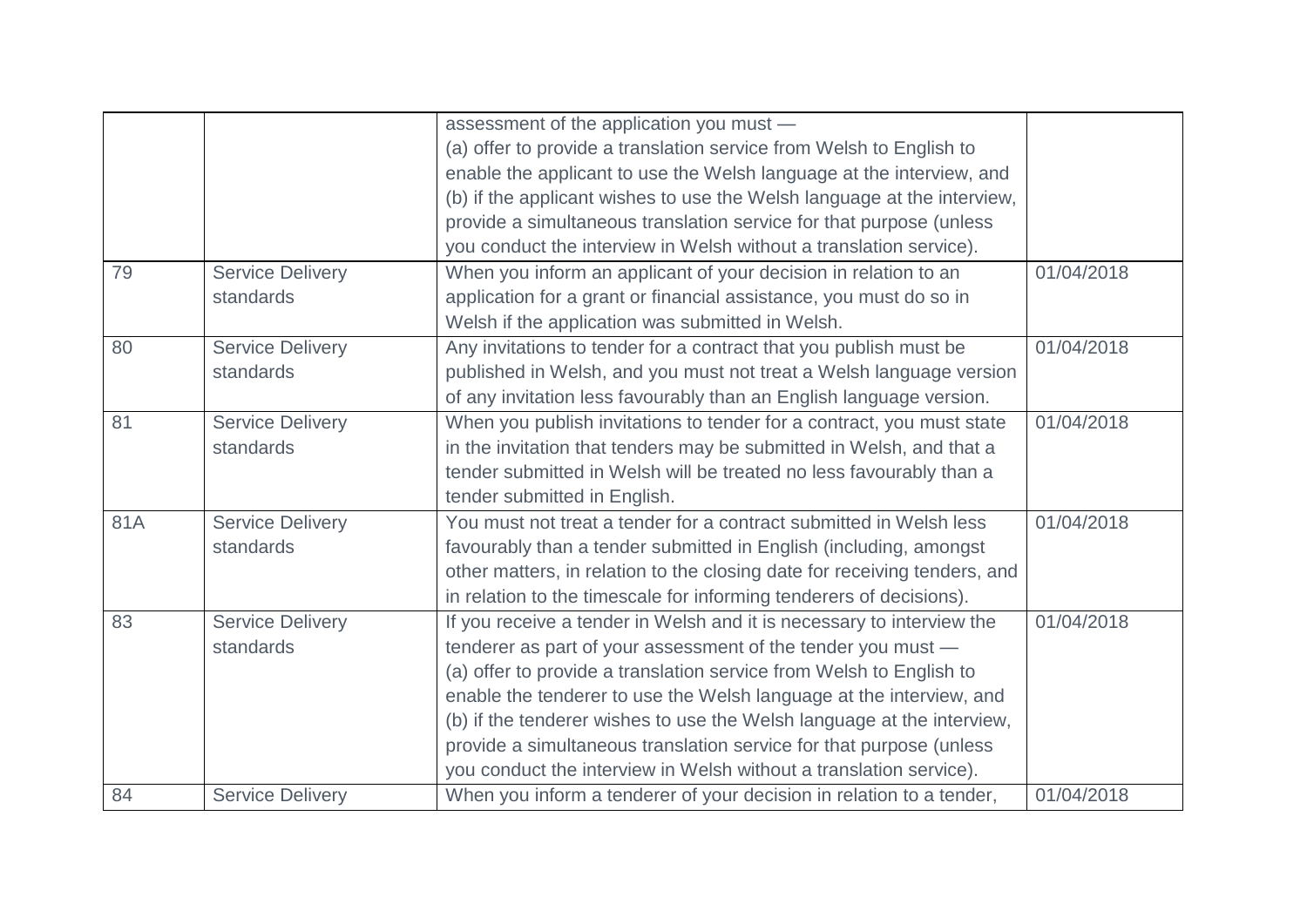|     | standards                      | you must do so in Welsh if the tender was submitted in Welsh.            |            |
|-----|--------------------------------|--------------------------------------------------------------------------|------------|
| 85  | <b>Service Delivery</b>        | You must promote any Welsh language service that you provide, and        | 01/04/2018 |
|     | standards                      | advertise that service in Welsh.                                         |            |
| 86  | <b>Service Delivery</b>        | If you provide a service in Welsh that corresponds to a service you      | 01/04/2018 |
|     | standards                      | provide in English, any publicity or document that you produce, or       |            |
|     |                                | website that you publish, which refers to the English service must       |            |
|     |                                | also state that a corresponding service is available in Welsh.           |            |
| 87  | <b>Service Delivery</b>        | When you form, revise or present your corporate identity, you must       | 01/04/2018 |
|     | standards                      | not treat the Welsh language less favourably than the English            |            |
|     |                                | language.                                                                |            |
| 88  | <b>Service Delivery</b>        | If you offer a learning opportunity that is open to the public, you must | 01/04/2018 |
|     | standards                      | offer it in Welsh.                                                       |            |
| 90  | <b>Service Delivery</b>        | You must inform your students that any written work submitted to you     | 01/04/2018 |
|     | standards                      | as part of an assessment or examination may be submitted in Welsh,       |            |
|     |                                | and that work submitted to you in Welsh will be treated no less          |            |
|     |                                | favourably than written work submitted to you in English as part of      |            |
|     |                                | that assessment or examination.                                          |            |
| 90A | <b>Service Delivery</b>        | You must not treat any written work submitted to you in Welsh as part    | 01/04/2018 |
|     | standards                      | of an assessment or examination less favourably than written work        |            |
|     |                                | submitted to you in English as part of that assessment or                |            |
|     |                                | examination.                                                             |            |
| 94  | <b>Policy Making standards</b> | When you formulate a new policy, or review or revise an existing         | 01/04/2018 |
|     |                                | policy, you must consider what effects, if any (whether positive or      |            |
|     |                                | adverse), the policy decision would have on -                            |            |
|     |                                | (a) opportunities for persons to use the Welsh language, and             |            |
|     |                                | (b) treating the Welsh language no less favourably than the English      |            |
|     |                                | language.                                                                |            |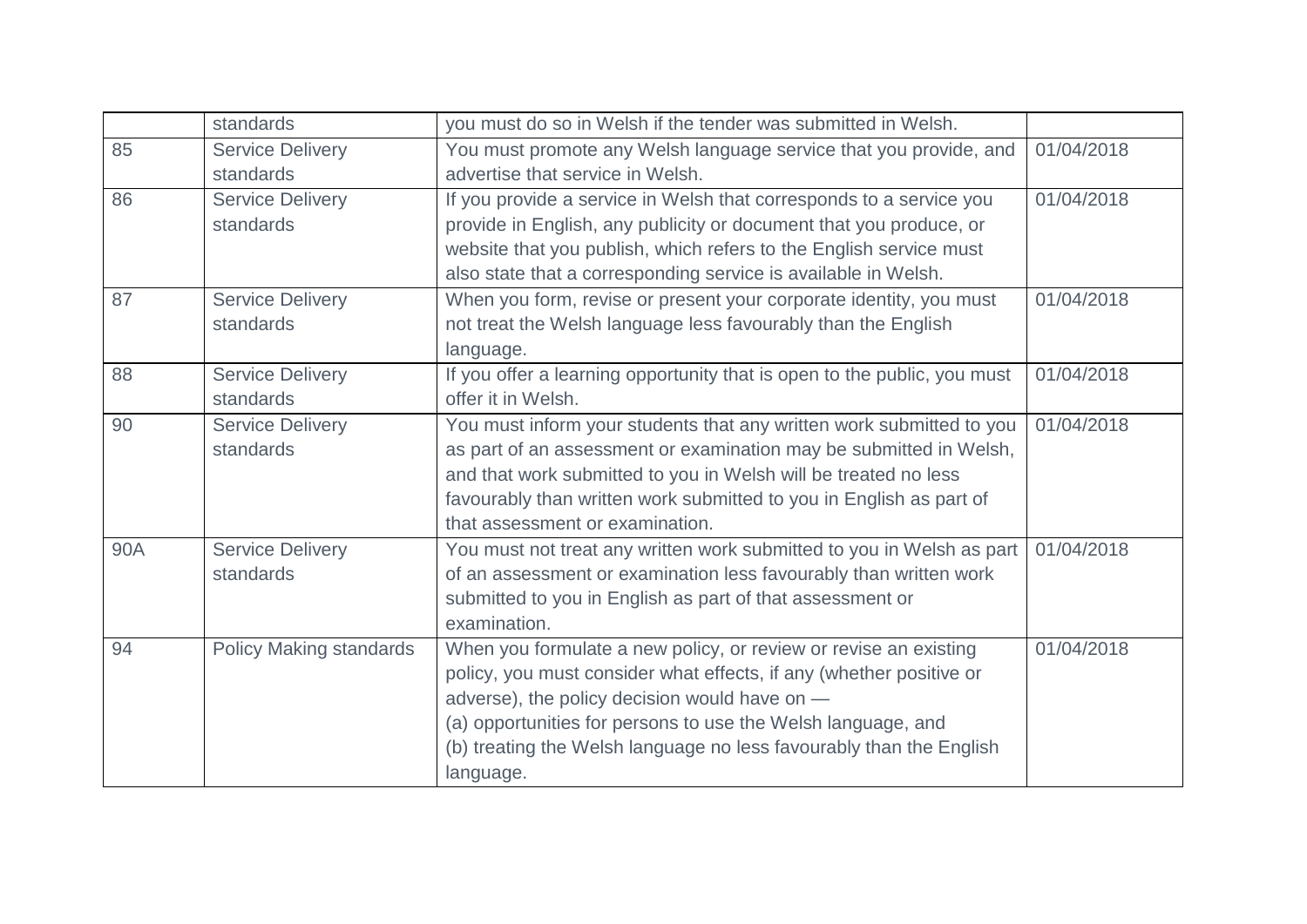| 95 | <b>Policy Making standards</b> | When you formulate a new policy, or review or revise an existing<br>policy, you must consider how the policy could be formulated (or how<br>an existing policy could be changed) so that the policy decision would<br>have positive effects, or increased positive effects, on -<br>(a) opportunities for persons to use the Welsh language, and<br>(b) treating the Welsh language no less favourably than the English<br>language.                            | 01/04/2018 |
|----|--------------------------------|-----------------------------------------------------------------------------------------------------------------------------------------------------------------------------------------------------------------------------------------------------------------------------------------------------------------------------------------------------------------------------------------------------------------------------------------------------------------|------------|
| 96 | <b>Policy Making standards</b> | When you formulate a new policy, or review or revise an existing<br>policy, you must consider how the policy could be formulated (or how<br>an existing policy could be changed) so that the policy decision would<br>not have adverse effects, or so that it would have decreased adverse<br>effects, on -<br>(a) opportunities for persons to use the Welsh language, and<br>(b) treating the Welsh language no less favourably than the English<br>language. | 01/04/2018 |
| 97 | <b>Policy Making standards</b> | When you publish a consultation document which relates to a policy<br>decision, the document must consider, and seek views on, the effects<br>(whether positive or adverse) that the policy decision under<br>consideration would have on -<br>(a) opportunities for persons to use the Welsh language, and<br>(b) treating the Welsh language no less favourably than the English<br>language.                                                                 | 01/04/2018 |
| 98 | <b>Policy Making standards</b> | When you publish a consultation document which relates to a policy<br>decision the document must consider, and seek views on, how the<br>policy under consideration could be formulated or revised so that it<br>would have positive effects, or increased positive effects, on $-$<br>(a) opportunities for persons to use the Welsh language, and<br>(b) treating the Welsh language no less favourably than the English                                      | 01/04/2018 |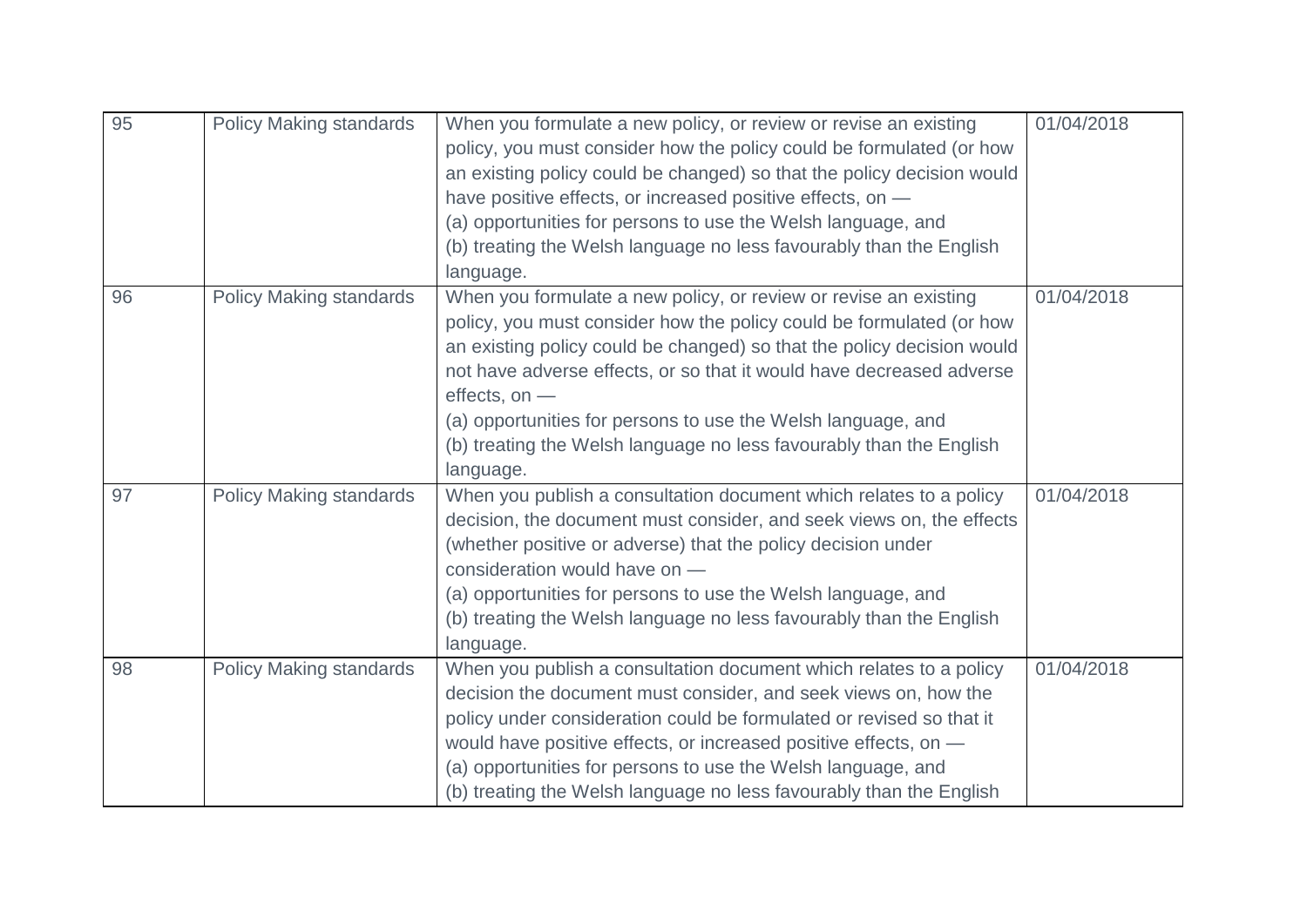|     |                                | language.                                                                                                                                                                                                                                                                                                                                                                                                                                                                                                                                                                                                                                                                                                                                                                                                                                                                                                                                                                                                                                                                                                                                                        |            |
|-----|--------------------------------|------------------------------------------------------------------------------------------------------------------------------------------------------------------------------------------------------------------------------------------------------------------------------------------------------------------------------------------------------------------------------------------------------------------------------------------------------------------------------------------------------------------------------------------------------------------------------------------------------------------------------------------------------------------------------------------------------------------------------------------------------------------------------------------------------------------------------------------------------------------------------------------------------------------------------------------------------------------------------------------------------------------------------------------------------------------------------------------------------------------------------------------------------------------|------------|
| 99  | <b>Policy Making standards</b> | When you publish a consultation document which relates to a policy<br>decision the document must consider, and seek views on, how the<br>policy under consideration could be formulated or revised so that it<br>would not have adverse effects, or so that it would have decreased<br>adverse effects, on -<br>(a) opportunities for persons to use the Welsh language, and<br>(b) treating the Welsh language no less favourably than the English<br>language.                                                                                                                                                                                                                                                                                                                                                                                                                                                                                                                                                                                                                                                                                                 | 01/04/2018 |
| 100 | <b>Policy Making standards</b> | You must produce and publish a policy on awarding grants or<br>providing financial assistance (or, where appropriate, amend an<br>existing policy) which requires you to take the following matters into<br>account when you make decisions in relation to the awarding of a<br>grant or providing financial assistance -<br>(a) what effects, if any (and whether positive or negative), the<br>awarding of a grant or providing financial assistance would have on-<br>(i) opportunities for persons to use the Welsh language, and<br>(ii) treating the Welsh language no less favourably than the English<br>language;<br>(b) how the decision could be taken or implemented (for example, by<br>imposing conditions) so that it would have positive effects, or<br>increased positive effects, on-<br>(i) opportunities for persons to use the Welsh language, and<br>(ii) treating the Welsh language no less favourably than the English<br>language;<br>(c) how the decision could be taken or implemented (for example, by<br>imposing conditions) so that it would not have adverse effects, or so<br>that it would have decreased adverse effects on- | 01/04/2018 |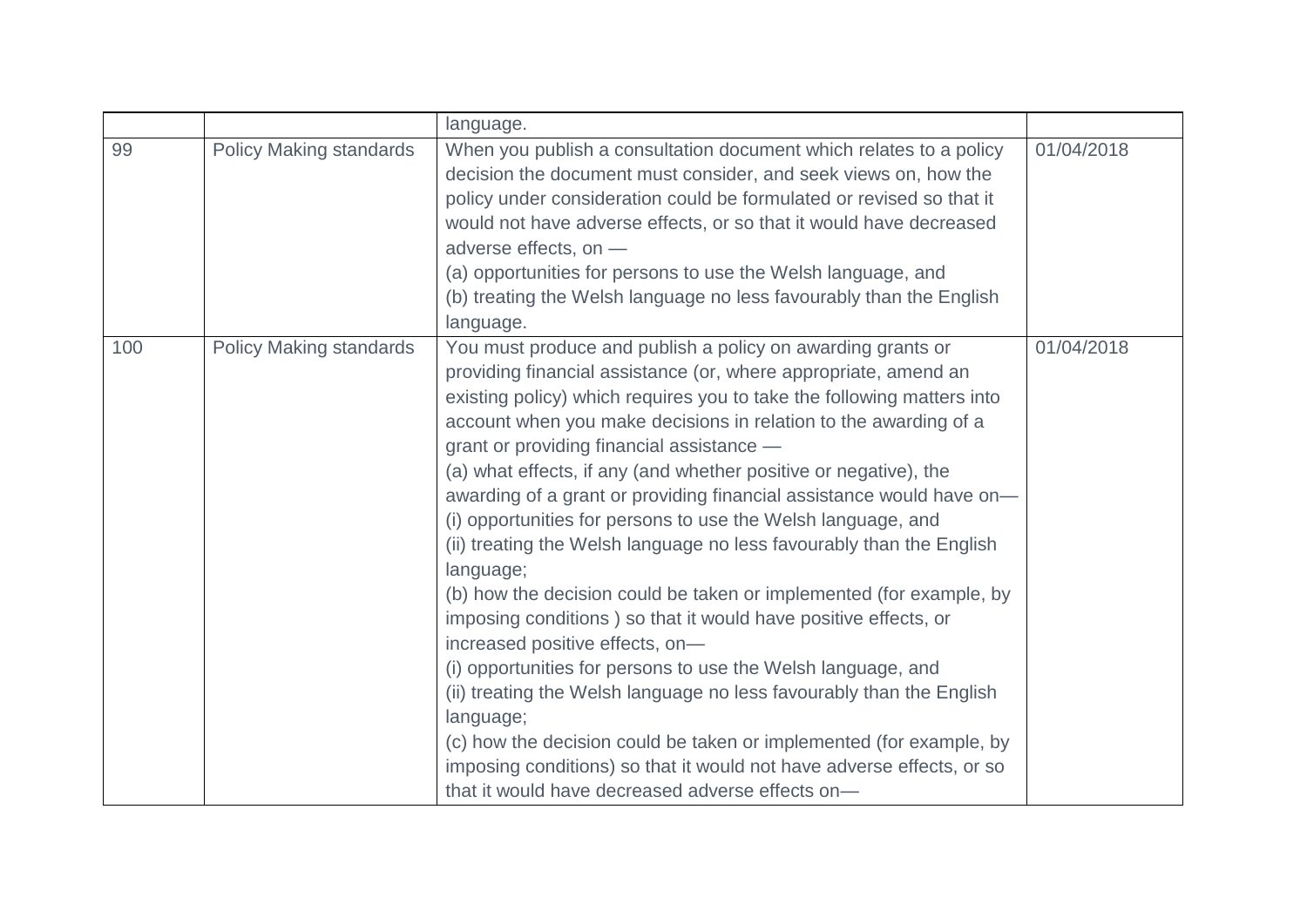|     |                                | (i) opportunities for persons to use the Welsh language, and            |            |
|-----|--------------------------------|-------------------------------------------------------------------------|------------|
|     |                                |                                                                         |            |
|     |                                | (ii) treating the Welsh language no less favourably than the English    |            |
|     |                                | language;                                                               |            |
|     |                                | (ch) whether you need to ask the applicant for any additional           |            |
|     |                                | information in order to assist you in assessing the effects of awarding |            |
|     |                                | a grant or providing financial assistance on-                           |            |
|     |                                | (i) opportunities for persons to use the Welsh language, and            |            |
|     |                                | (ii) treating the Welsh language no less favourably than the English    |            |
|     |                                | language.                                                               |            |
| 101 | <b>Policy Making standards</b> | When you commission or undertake research that is intended to           | 01/04/2018 |
|     |                                | assist you to make a policy decision, you must ensure that the          |            |
|     |                                | research considers what effects, if any (and whether positive or        |            |
|     |                                | adverse), the policy decision under consideration would have on-        |            |
|     |                                | (a) opportunities for persons to use the Welsh language,                |            |
|     |                                | and                                                                     |            |
|     |                                | (b) treating the Welsh language no less favourably than the English     |            |
|     |                                | language.                                                               |            |
| 102 | <b>Policy Making standards</b> | When you commission or undertake research that is intended to           | 01/04/2018 |
|     |                                | assist you to make a policy decision, you must ensure that the          |            |
|     |                                | research considers how the policy decision under consideration could    |            |
|     |                                | be made so that it would have a positive effects, or so that it would   |            |
|     |                                | have increased positive effects, on -                                   |            |
|     |                                |                                                                         |            |
|     |                                | (a) opportunities for persons to use the Welsh language, and            |            |
|     |                                | (b) treating the Welsh language no less favourably than the English     |            |
|     |                                | language.                                                               |            |
| 103 | <b>Policy Making standards</b> | When you commission or undertake research that is intended to           | 01/04/2018 |
|     |                                | assist you to make a policy decision, you must ensure that the          |            |
|     |                                | research considers how the policy decision under consideration could    |            |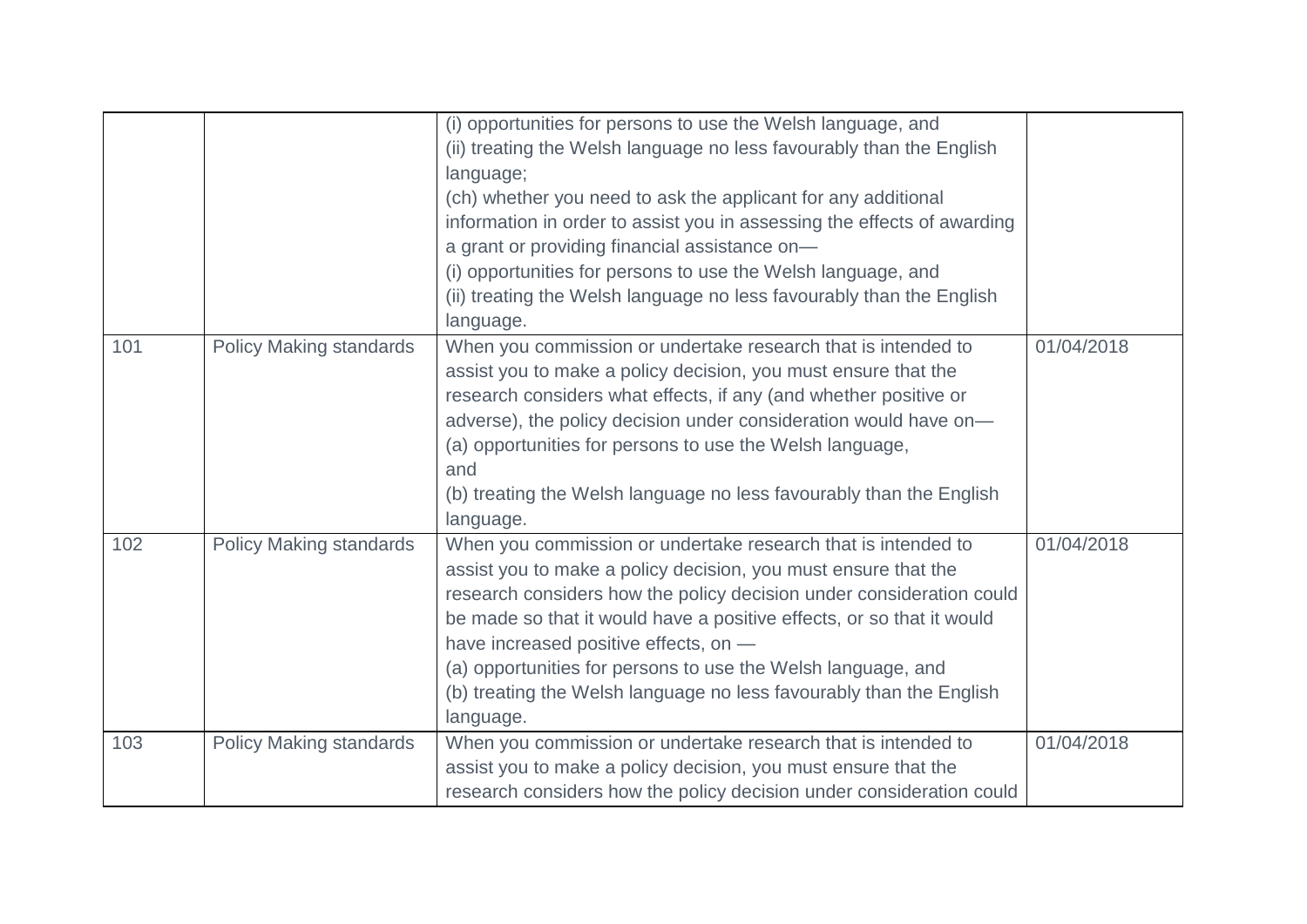|     |                                | be made so that it would not have adverse effects, or so that it would                     |            |
|-----|--------------------------------|--------------------------------------------------------------------------------------------|------------|
|     |                                | have decreased adverse effects, on -                                                       |            |
|     |                                | (a) opportunities for persons to use the Welsh language, and                               |            |
|     |                                | (b) treating the Welsh language no less favourably than the English                        |            |
|     |                                | language.                                                                                  |            |
| 104 | <b>Policy Making standards</b> | When you develop or revise a course (or any component of a course)                         | 01/04/2018 |
|     |                                | you must consider-                                                                         |            |
|     |                                | (a) what effects, if any (and whether positive or negative), that course<br>would have on- |            |
|     |                                | (i) opportunities for persons to use the Welsh language, and                               |            |
|     |                                | (ii) treating the Welsh language no less favourably than the English                       |            |
|     |                                | language;                                                                                  |            |
|     |                                | (b) how that course would have positive effects, or increased positive                     |            |
|     |                                | effects, on-                                                                               |            |
|     |                                | (i) opportunities for persons to use the Welsh language, and                               |            |
|     |                                | (ii) treating the Welsh language no less favourably than the English                       |            |
|     |                                | language;                                                                                  |            |
|     |                                | (c) how that course would not have adverse effects, or so that it                          |            |
|     |                                | would have decreased adverse effects on-                                                   |            |
|     |                                | (i) opportunities for persons to use the Welsh language, and                               |            |
|     |                                | (ii) treating the Welsh language no less favourably than the English                       |            |
|     |                                | language.                                                                                  |            |
| 105 | Operational standards          | You must develop a policy on using Welsh internally for the purpose                        | 01/04/2018 |
|     |                                | of promoting and facilitating the use of the language, and you must                        |            |
|     |                                | publish that policy on your intranet.                                                      |            |
| 106 | <b>Operational standards</b>   | When you offer a new post to an individual, you must ask that                              | 01/04/2018 |
|     |                                | individual whether he or she wishes for the contract of employment or                      |            |
|     |                                | contract for services to be provided in Welsh; and if that is the                          |            |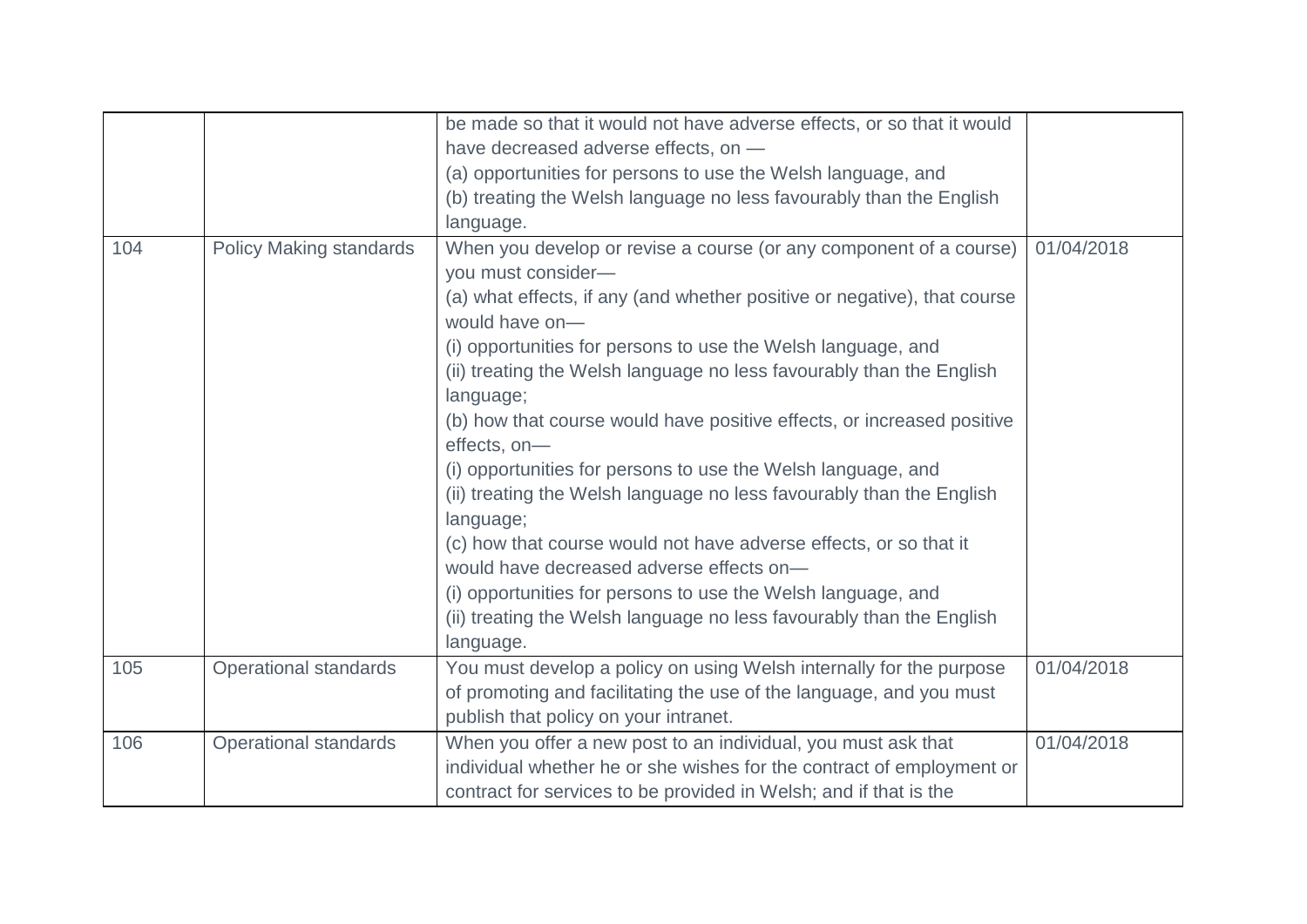|     |                              | individual's wish you must provide the contract in Welsh.                                                                                                                                                                                                                                                   |            |
|-----|------------------------------|-------------------------------------------------------------------------------------------------------------------------------------------------------------------------------------------------------------------------------------------------------------------------------------------------------------|------------|
| 107 | <b>Operational standards</b> | You must -<br>(a) ask each employee whether he or she wishes to receive any<br>paper correspondence that relates to his or her employment, and<br>which is addressed to him or her personally, in Welsh, and<br>(b) if an employee so wishes, provide any such correspondence to<br>that employee in Welsh. | 01/04/2018 |
| 108 | <b>Operational standards</b> | You must ask each employee whether he or she wishes to receive<br>any documents that outline his or her training needs or requirements<br>in Welsh; and if that is the employee's wish you must provide any<br>such documents to him or to her in Welsh.                                                    | 01/04/2018 |
| 109 | <b>Operational standards</b> | You must ask each employee whether he or she wishes to receive<br>any documents that outline his or her performance objectives in<br>Welsh; and if that is the employee's wish you must provide any such<br>documents to him or to her in Welsh.                                                            | 01/04/2018 |
| 110 | <b>Operational standards</b> | You must ask each employee whether he or she wishes to receive<br>any documents that outline or record his or her career plan in Welsh;<br>and if that is the employee's wish you must provide any such<br>documents to him or to her in Welsh.                                                             | 01/04/2018 |
| 111 | <b>Operational standards</b> | You must ask each employee whether he or she wishes to receive<br>any forms that record and authorise -<br>(a) annual leave,<br>(b) absences from work, and<br>(c) flexible working hours,<br>in Welsh; and if that is an employee's wish, you must provide any<br>such forms to him or to her in Welsh.    | 01/04/2018 |
| 112 | <b>Operational standards</b> | If you publish a policy relating to behaviour in the workplace, you<br>must publish it in Welsh.                                                                                                                                                                                                            | 01/04/2018 |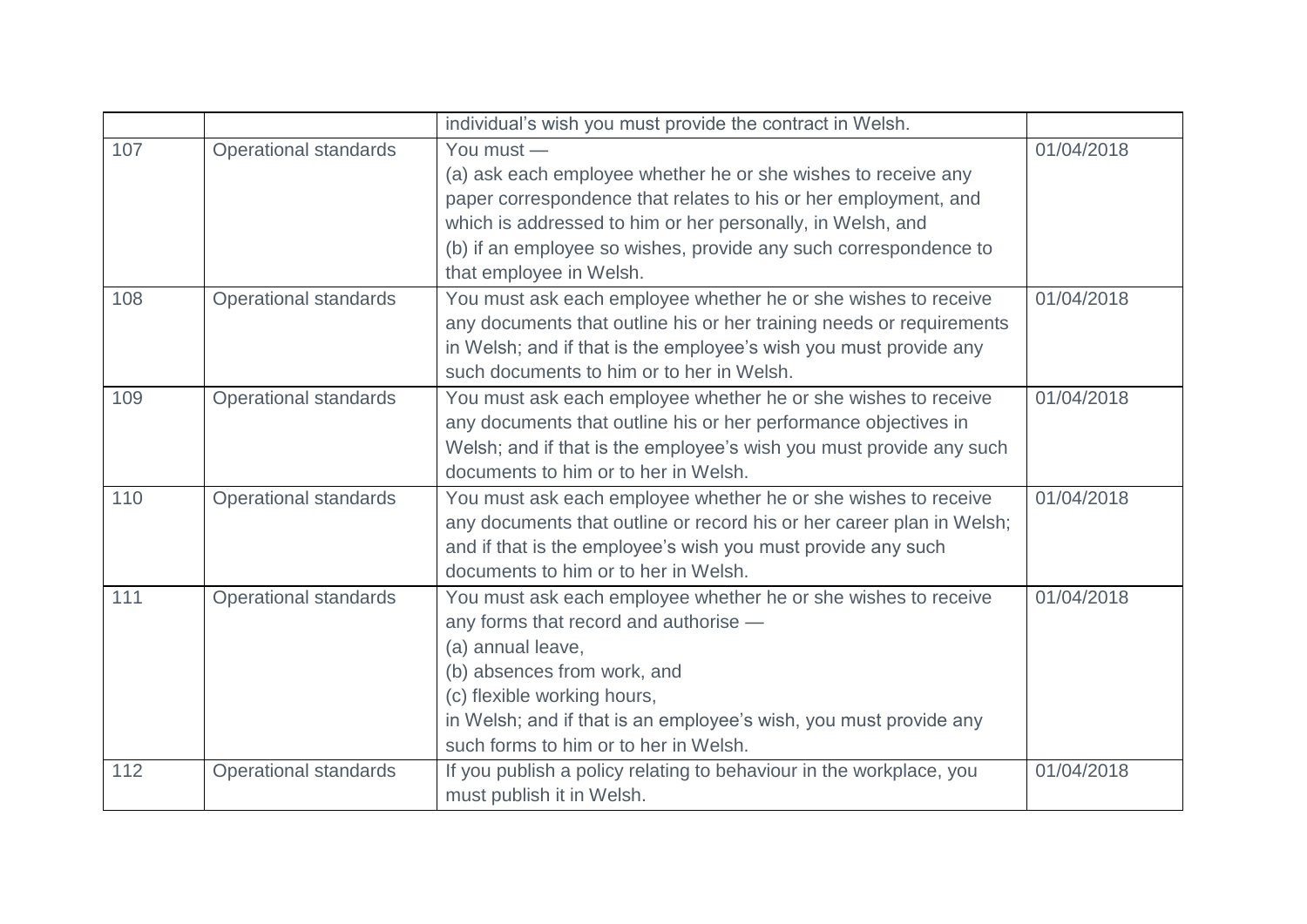| 113  | <b>Operational standards</b> | If you publish a policy relating to health and well-being at work, you<br>must publish it in Welsh.                                                                                                                                                                                                                                           | 01/04/2018 |
|------|------------------------------|-----------------------------------------------------------------------------------------------------------------------------------------------------------------------------------------------------------------------------------------------------------------------------------------------------------------------------------------------|------------|
| 114  | <b>Operational standards</b> | If you publish a policy relating to salaries or workplace benefits, you<br>must publish it in Welsh.                                                                                                                                                                                                                                          | 01/04/2018 |
| 115  | <b>Operational standards</b> | If you publish a policy relating to performance management, you<br>must publish it in Welsh.                                                                                                                                                                                                                                                  | 01/04/2018 |
| 116  | <b>Operational standards</b> | If you publish a policy about absence from work, you must publish it<br>in Welsh.                                                                                                                                                                                                                                                             | 01/04/2018 |
| 117  | <b>Operational standards</b> | If you publish a policy relating to working conditions, you must<br>publish it in Welsh.                                                                                                                                                                                                                                                      | 01/04/2018 |
| 118  | <b>Operational standards</b> | If you publish a policy regarding work patterns, you must publish it in<br>Welsh.                                                                                                                                                                                                                                                             | 01/04/2018 |
| 119  | <b>Operational standards</b> | You must allow each member of staff -<br>(a) to make complaints to you in Welsh, and<br>(b) to respond in Welsh to any complaint made about him or about<br>her.                                                                                                                                                                              | 01/04/2018 |
| 119A | <b>Operational standards</b> | You must state in any document that you have that sets out your<br>procedures for making complaints that each member of staff may -<br>(a) make a complaint to you in Welsh, and<br>(b) respond to a complaint made about him or about her in Welsh;<br>and you must also inform each member of staff of that right.                          | 01/04/2018 |
| 121  | <b>Operational standards</b> | If you receive a complaint from a member of staff or a complaint<br>about a member of staff, and a meeting is required with that member<br>of staff, you must -<br>(a) ask the member of staff whether he or she wishes to use the<br>Welsh language at the meeting;<br>(b) explain that you will provide a translation service from Welsh to | 01/04/2018 |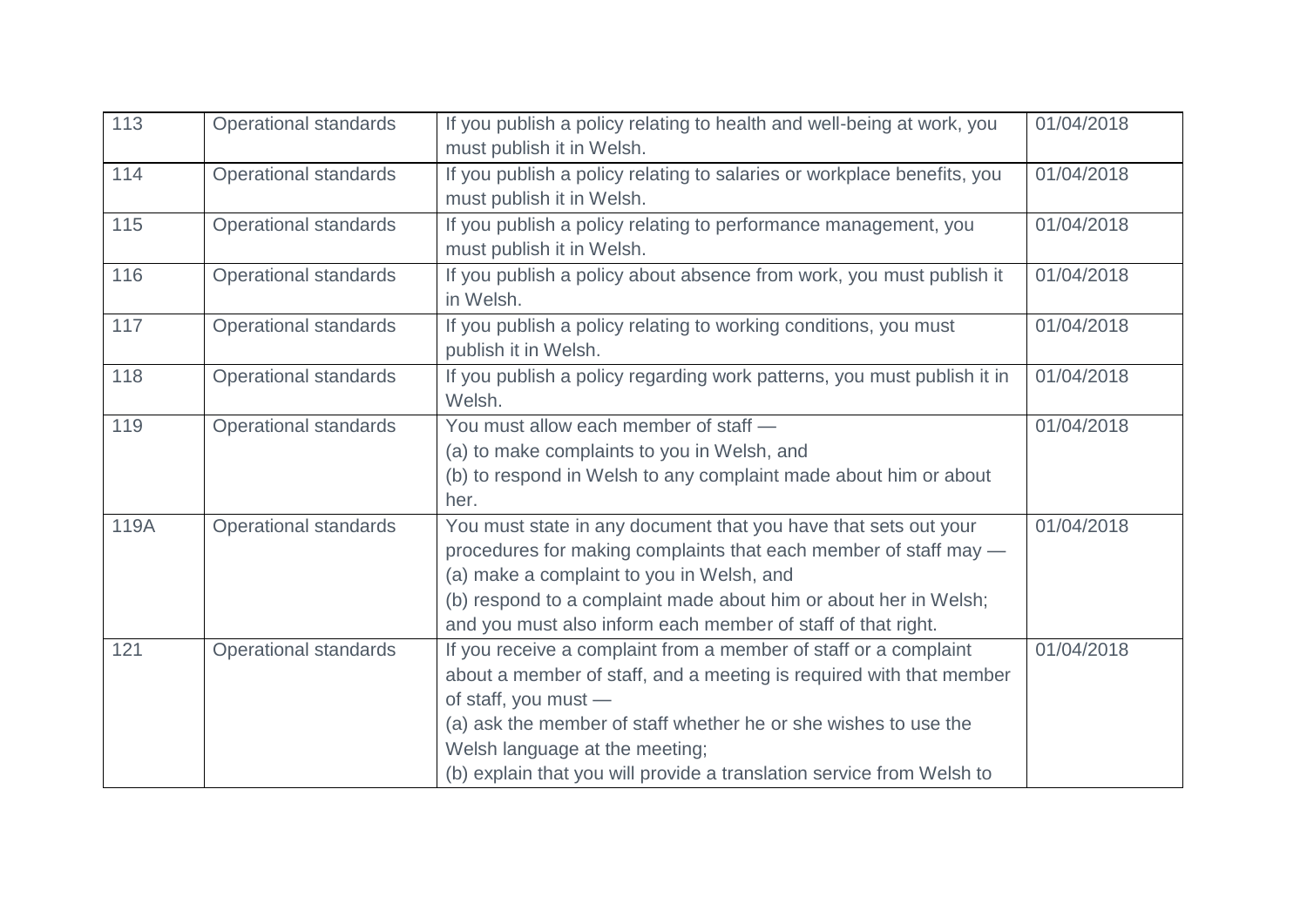|      |                              | English for that purpose if it is required;<br>and if the member of staff wishes to use the Welsh language, you<br>must provide a simultaneous translation service from Welsh to<br>English at the meeting (unless you conduct the meeting in Welsh<br>without translation services).                                                                                                                                                                                                                    |            |
|------|------------------------------|----------------------------------------------------------------------------------------------------------------------------------------------------------------------------------------------------------------------------------------------------------------------------------------------------------------------------------------------------------------------------------------------------------------------------------------------------------------------------------------------------------|------------|
| 122  | <b>Operational standards</b> | When you inform a member of staff of a decision you have reached<br>in relation to a complaint made by him or by her, or in relation to a<br>complaint made about him or about her, you must do so in Welsh if<br>that member of staff-<br>(a) made the complaint in Welsh,<br>(b) responded in Welsh to a complaint about him or about her,<br>(c) asked for a meeting about the complaint to be conducted in<br>Welsh, or<br>(ch) asked to use the Welsh language at a meeting about the<br>complaint. | 01/04/2018 |
| 123  | <b>Operational standards</b> | You must allow all members of staff to respond in Welsh to<br>allegations made against them in any internal disciplinary process.                                                                                                                                                                                                                                                                                                                                                                        | 01/04/2018 |
| 123A | <b>Operational standards</b> | You must -<br>(a) state in any document that you have which sets out your<br>arrangements for disciplining staff that any member of staff may<br>respond in Welsh to any allegations made against him or against her,<br>and<br>(b) if you commence a disciplinary procedure in relation to a member<br>of staff, inform that member of staff of that right.                                                                                                                                             | 01/04/2018 |
| 125  | <b>Operational standards</b> | If you organise a meeting with a member of staff regarding a<br>disciplinary matter that relates to his or her conduct you must -<br>(a) ask the member of staff whether he or she wishes to use the<br>Welsh language at the meeting, and                                                                                                                                                                                                                                                               | 01/04/2018 |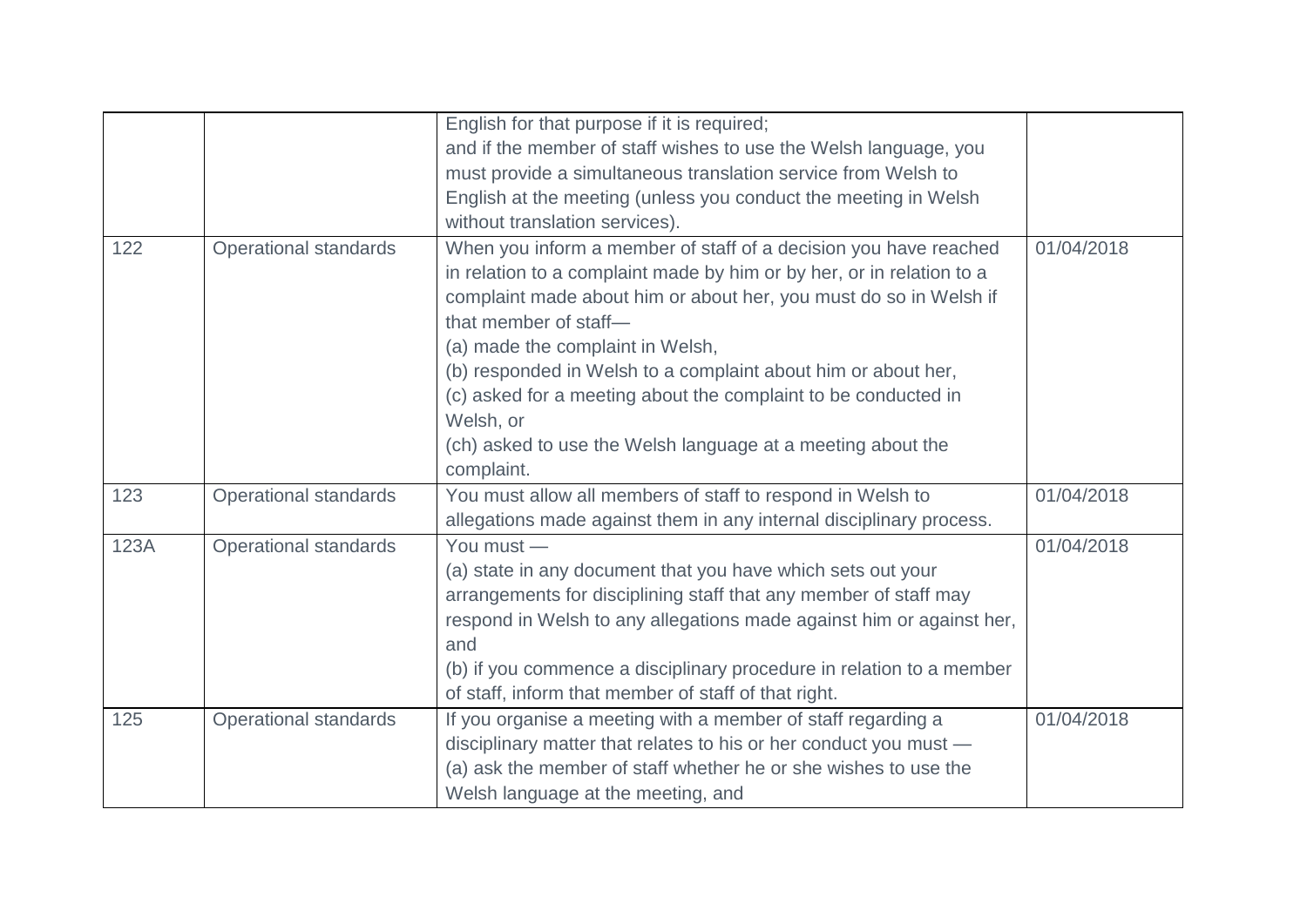|     |                              | (b) explain that you will provide a translation service for that purpose<br>if it is required; |            |
|-----|------------------------------|------------------------------------------------------------------------------------------------|------------|
|     |                              | and, if the member of staff wishes to use the Welsh language, you                              |            |
|     |                              | must provide a simultaneous translation service from Welsh to                                  |            |
|     |                              | English at the meeting (unless you conduct the meeting in Welsh                                |            |
|     |                              | without a translation service).                                                                |            |
| 126 | <b>Operational standards</b> | When you inform a member of staff of a decision you have reached                               | 01/04/2018 |
|     |                              | following a disciplinary process, you must do so in Welsh if that<br>member of staff-          |            |
|     |                              | (a) responded to allegations made against him or her in Welsh,                                 |            |
|     |                              | (b) asked for a meeting regarding the disciplinary process to be<br>conducted in Welsh, or     |            |
|     |                              | (c) asked to use the Welsh language at a meeting regarding the                                 |            |
|     |                              | disciplinary process.                                                                          |            |
| 127 | <b>Operational standards</b> | You must provide staff with computer software for checking spelling                            | 01/10/2018 |
|     |                              | and grammar in Welsh, and provide Welsh language interfaces for                                |            |
|     |                              | software (where an interface exists).                                                          |            |
| 128 | Operational standards        | You must ensure that -                                                                         | 01/10/2018 |
|     |                              | (a) the text of each page of your intranet is available in Welsh,                              |            |
|     |                              | (b) every Welsh language page on your intranet is fully functional,                            |            |
|     |                              | and                                                                                            |            |
|     |                              | (c) the Welsh language is treated no less favourably than the English                          |            |
|     |                              | language on your intranet.                                                                     |            |
| 131 | Operational standards        | If you have a Welsh language page on your intranet that corresponds                            | 01/10/2018 |
|     |                              | to an English language page, you must state clearly on the English                             |            |
|     |                              | language page that the page is also available in Welsh, and must                               |            |
|     |                              | provide a direct link to the Welsh language page on the                                        |            |
|     |                              | corresponding English language page.                                                           |            |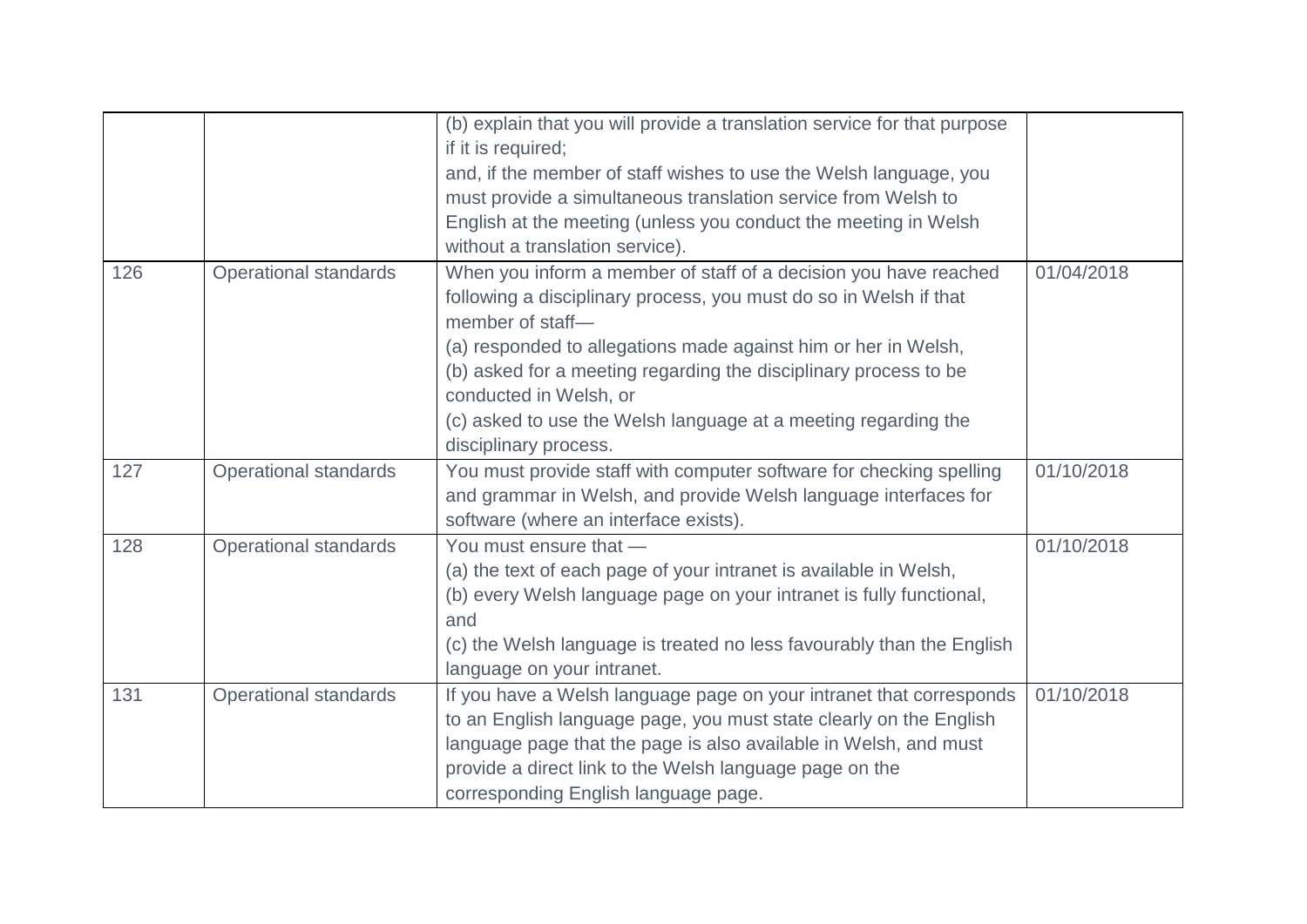| 132 | <b>Operational standards</b> | You must designate and maintain a page (or pages) on your intranet   | 01/04/2018 |
|-----|------------------------------|----------------------------------------------------------------------|------------|
|     |                              | which provides services and support material to promote the Welsh    |            |
|     |                              | language and to assist your staff to use the Welsh language.         |            |
| 133 | <b>Operational standards</b> | You must provide the interface and menus on your intranet pages in   | 01/10/2018 |
|     |                              | Welsh.                                                               |            |
| 134 | <b>Operational standards</b> | You must assess the Welsh language skills of your employees.         | 01/04/2018 |
| 135 | <b>Operational standards</b> | You must provide training in Welsh in the following areas, if you    | 01/10/2018 |
|     |                              | provide such training in English -                                   |            |
|     |                              | (a) recruitment and interviewing;                                    |            |
|     |                              | (b) performance management;                                          |            |
|     |                              | (c) complaints and disciplinary procedures;                          |            |
|     |                              | (ch) induction;                                                      |            |
|     |                              | (d) dealing with the public; and                                     |            |
|     |                              | (dd) health and safety.                                              |            |
| 136 | <b>Operational standards</b> | You must provide training (in Welsh) on using Welsh effectively in - | 01/04/2018 |
|     |                              | (a) meetings;                                                        |            |
|     |                              | (b) interviews; and                                                  |            |
|     |                              | (c) complaints and disciplinary procedures.                          |            |
| 138 | <b>Operational standards</b> | You must provide opportunities during working hours -                | 01/04/2018 |
|     |                              | (a) for your employees to receive basic Welsh language lessons, and  |            |
|     |                              | (b) for employees who manage others to receive training on using the |            |
|     |                              | Welsh language in their role as managers.                            |            |
| 139 | <b>Operational standards</b> | You must provide opportunities for employees who have completed      | 01/04/2018 |
|     |                              | basic Welsh language training to receive further training, free of   |            |
|     |                              | charge, to develop their language skills.                            |            |
| 140 | <b>Operational standards</b> | You must providing training courses so that your employees can       | 01/04/2018 |
|     |                              | $develop -$                                                          |            |
|     |                              | (a) awareness of the Welsh language (including awareness of its      |            |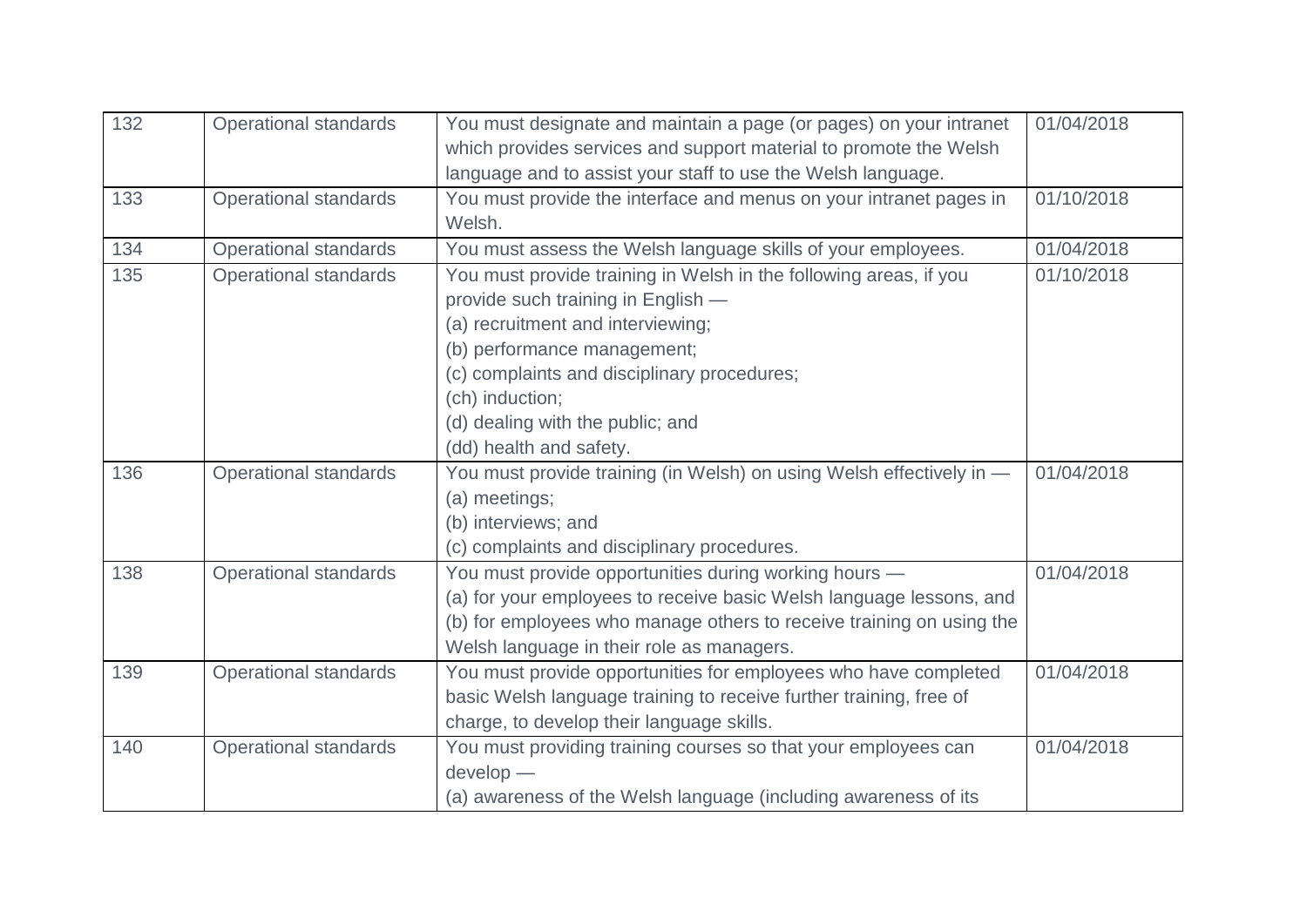|      |                              | history and its role in Welsh culture);                                |            |
|------|------------------------------|------------------------------------------------------------------------|------------|
|      |                              | (b) an understanding of the duty to operate in accordance with the     |            |
|      |                              | Welsh language standards;                                              |            |
|      |                              | (c) an understanding of how the Welsh language can be used in the      |            |
|      |                              | workplace.                                                             |            |
| 141  | <b>Operational standards</b> | When you provide information to new employees (for example by          | 01/04/2018 |
|      |                              | means of an induction process), you must provide information for the   |            |
|      |                              | purpose of raising their awareness of the Welsh language.              |            |
| 142  | <b>Operational standards</b> | You must provide wording or a logo for your staff to include in e-mail | 01/04/2018 |
|      |                              | signatures which will enable them to indicate whether they speak       |            |
|      |                              | Welsh fluently or whether they are learning the language.              |            |
| 143  | <b>Operational standards</b> | You must provide wording for your employees which will enable them     | 01/04/2018 |
|      |                              | to include a Welsh language version of their contact details in e-mail |            |
|      |                              | messages, and to provide a Welsh language version of any message       |            |
|      |                              | which informs others that they are unavailable to respond to e-mail    |            |
|      |                              | messages.                                                              |            |
| 144  | <b>Operational standards</b> | You must make available to members of staff who are able to speak      | 01/04/2018 |
|      |                              | Welsh a badge for them to wear to convey that.                         |            |
| 144A | <b>Operational standards</b> | You must promote to members of staff the wearing of a badge that       | 01/04/2018 |
|      |                              | conveys that a member of staff is able to speak Welsh.                 |            |
| 145  | <b>Operational standards</b> | When you assess the requirements for a new or vacant post, you         | 01/04/2018 |
|      |                              | must assess the need for Welsh language skills, and categorise it as   |            |
|      |                              | a post where one or more of the following apply -                      |            |
|      |                              | (a) Welsh language skills are essential;                               |            |
|      |                              | (b) Welsh language skills need to be learnt when appointed to the      |            |
|      |                              | post;                                                                  |            |
|      |                              | (c) Welsh language skills are desirable; or                            |            |
|      |                              | (ch) Welsh language skills are not necessary.                          |            |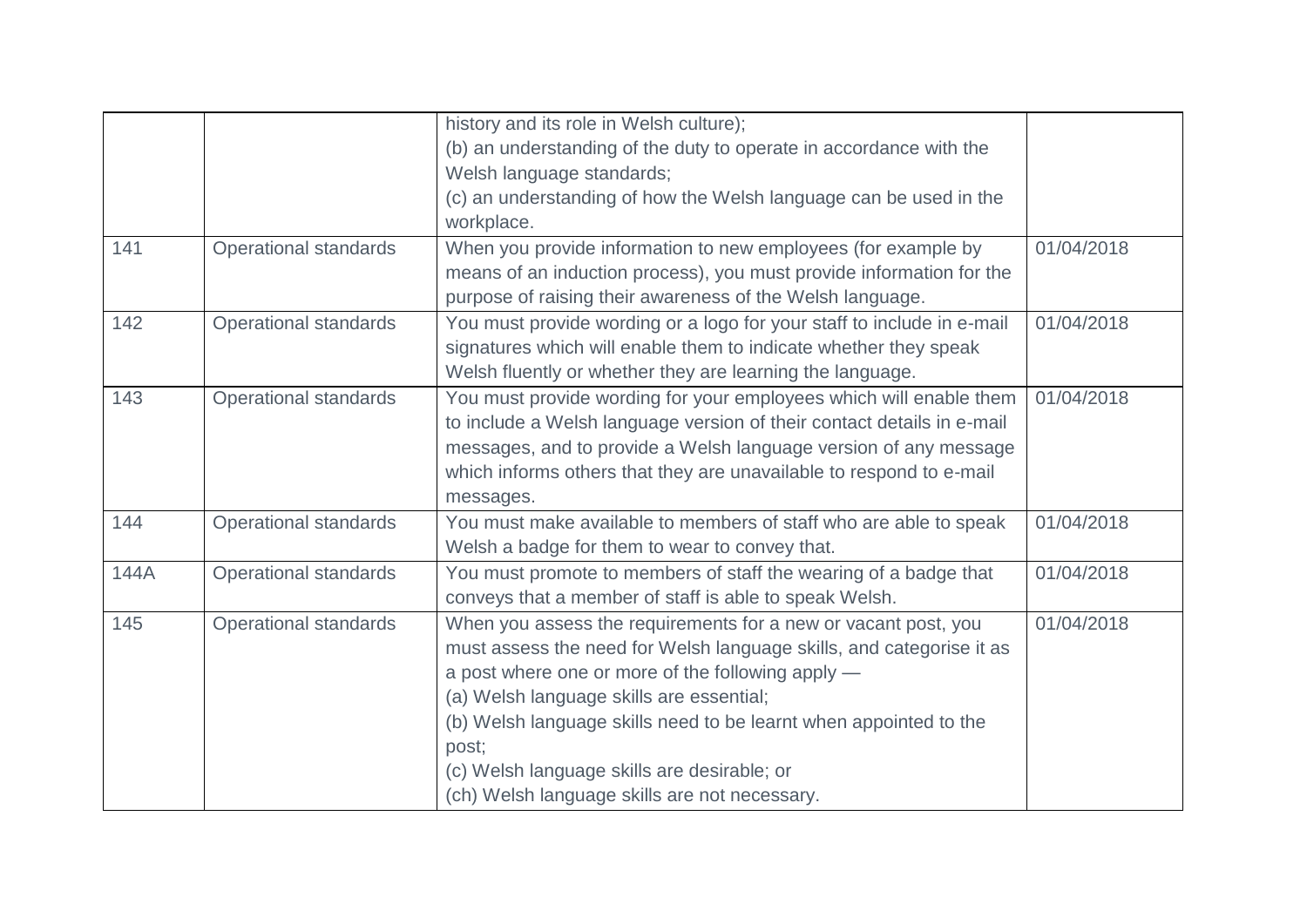| 145A | <b>Operational standards</b> | If you have categorised a post as one where Welsh language skills<br>are essential, desirable or need to be learnt you must -             | 01/04/2018 |
|------|------------------------------|-------------------------------------------------------------------------------------------------------------------------------------------|------------|
|      |                              | (a) specify that when advertising the post, and                                                                                           |            |
|      |                              | (b) advertise the post in Welsh.                                                                                                          |            |
| 146  | <b>Operational standards</b> | When you advertise a post, you must state that applications may be<br>submitted in Welsh, and that an application submitted in Welsh will | 01/04/2018 |
|      |                              | not be treated less favourably than an application submitted in                                                                           |            |
|      |                              | English.                                                                                                                                  |            |
| 146A | <b>Operational standards</b> | If you publish -<br>(a) application forms for posts;                                                                                      | 01/04/2018 |
|      |                              | (b) material that explains your procedure for applying for posts;                                                                         |            |
|      |                              | (c) information about your interview process, or about other                                                                              |            |
|      |                              | assessment methods when applying for posts;<br>(ch) job descriptions;                                                                     |            |
|      |                              | you must publish them in Welsh; and you must ensure that the Welsh                                                                        |            |
|      |                              | language versions of the documents are treated no less favourably                                                                         |            |
|      |                              | than any English language versions of those documents.                                                                                    |            |
| 146B | <b>Operational standards</b> | You must not treat an application for a post made in Welsh less<br>favourably than you treat an application made in English (including,   | 01/04/2018 |
|      |                              | amongst other matters, in relation to the closing date you set for                                                                        |            |
|      |                              | receiving applications and in relation to any timescale for informing                                                                     |            |
|      |                              | individuals of decisions).                                                                                                                |            |
| 148  | <b>Operational standards</b> | You must ensure that your application forms for posts -                                                                                   | 01/04/2018 |
|      |                              | (a) provide a space for individuals to indicate that they wish to use                                                                     |            |
|      |                              | the Welsh language at an interview or at any other method of                                                                              |            |
|      |                              | assessment, and                                                                                                                           |            |
|      |                              | (b) explain that you will provide a translation service from Welsh to                                                                     |            |
|      |                              | English for that purpose if it is required;                                                                                               |            |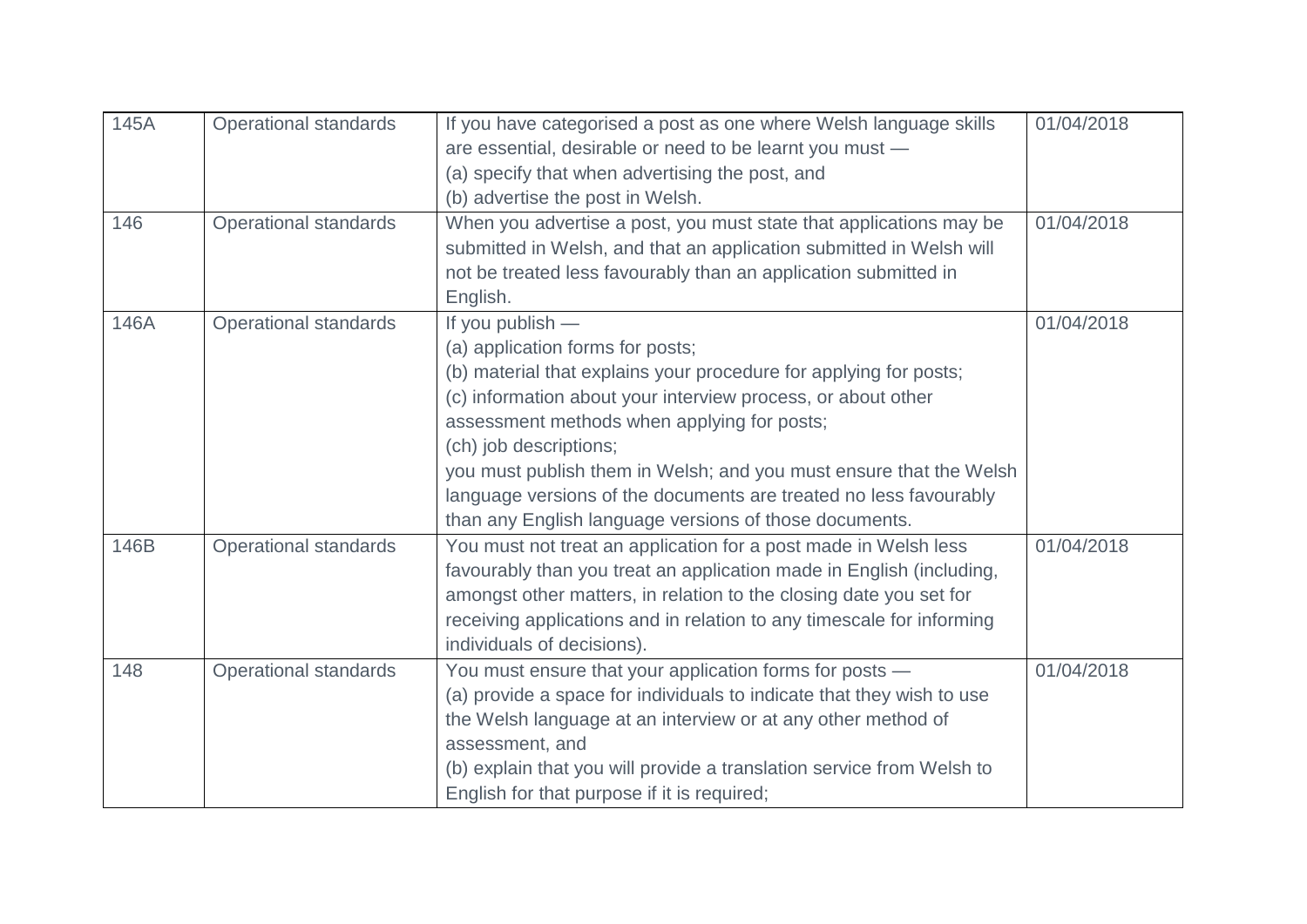|     |                              | and, if the individual wishes to use the Welsh language at the         |            |
|-----|------------------------------|------------------------------------------------------------------------|------------|
|     |                              | interview or assessment, you must provide a simultaneous               |            |
|     |                              | translation service at the interview or assessment (unless you         |            |
|     |                              | conduct the interview or assessment in Welsh without that translation  |            |
|     |                              | service).                                                              |            |
| 149 | <b>Operational standards</b> | When you inform an individual of your decision in relation to an       | 01/04/2018 |
|     |                              | application for a post, you must do so in Welsh if the application was |            |
|     |                              | made in Welsh.                                                         |            |
| 150 | <b>Operational standards</b> | When you erect a new sign or renew a sign in your workplace            | 01/04/2018 |
|     |                              | (including temporary signs), any text displayed on the sign must be    |            |
|     |                              | displayed in Welsh (whether on the same sign as the corresponding      |            |
|     |                              | English language text or on a separate sign), and if the same text is  |            |
|     |                              | displayed in Welsh and in English, you must not treat the Welsh        |            |
|     |                              | language text less favourably than the English language text.          |            |
| 151 | <b>Operational standards</b> | When you erect a new sign or renew a sign in your workplace            | 01/04/2018 |
|     |                              | (including temporary signs) which conveys the same information in      |            |
|     |                              | Welsh and in English, the Welsh language text must be positioned so    |            |
|     |                              | that it is likely to be read first.                                    |            |
| 152 | <b>Operational standards</b> | You must ensure that the Welsh language text on signs displayed in     | 01/04/2018 |
|     |                              | your workplace is accurate in terms of meaning and expression.         |            |
| 154 | <b>Record Keeping</b>        | You must keep a record, in relation to each financial year, of the     | 01/04/2018 |
|     | standards                    | number of complaints you receive relating to your compliance with      |            |
|     |                              | standards.                                                             |            |
| 155 | <b>Record Keeping</b>        | You must keep a copy of any written complaint that you receive that    | 01/04/2018 |
|     | standards                    | relates to your compliance with the standards with which you are       |            |
|     |                              | under a duty to comply.                                                |            |
| 156 | <b>Record Keeping</b>        | You must keep a copy of any written complaint that you receive that    | 01/04/2018 |
|     | standards                    | relates to the Welsh language (whether or not that complaint relates   |            |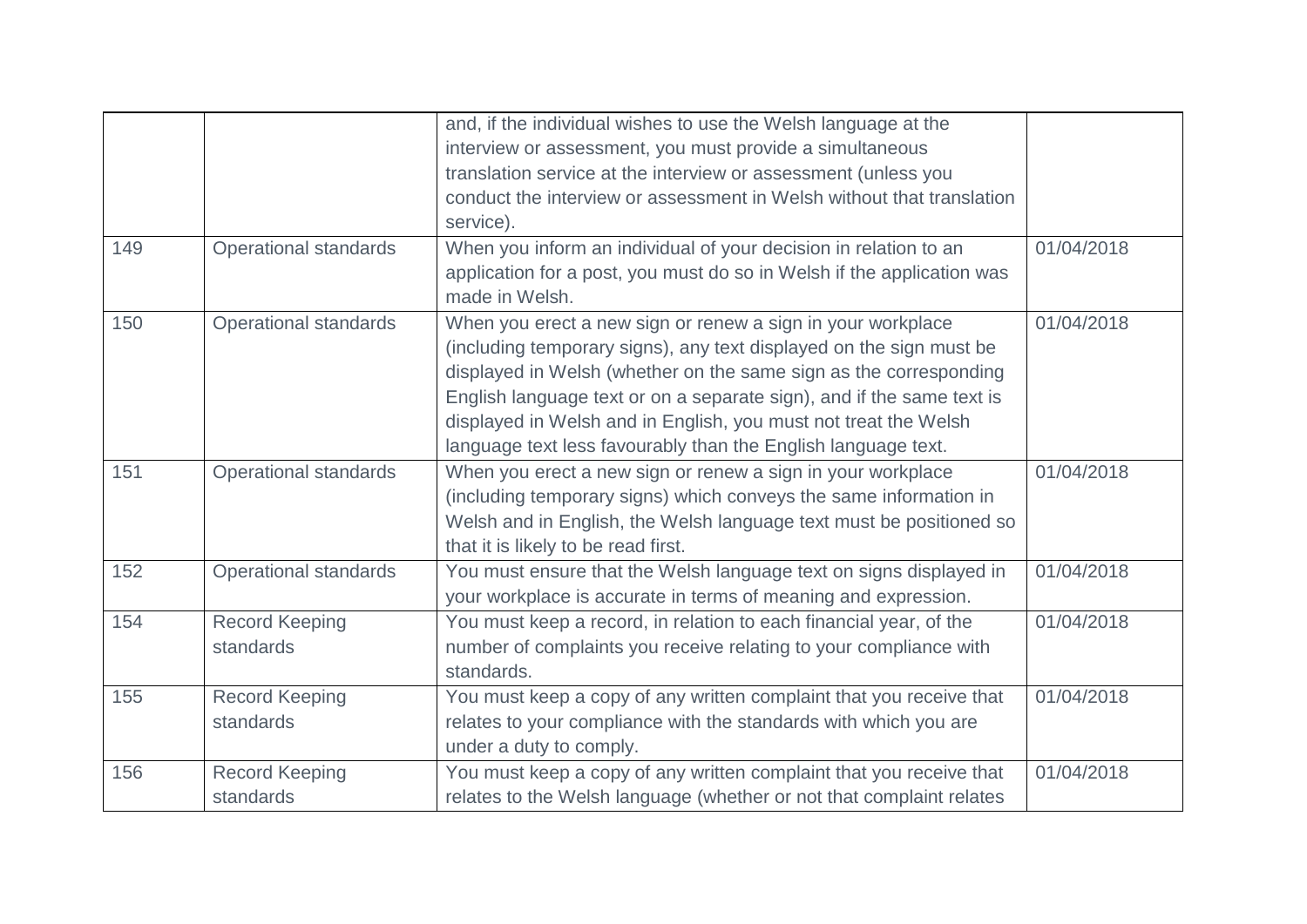|     |                          | to the standards with which you are under a duty to comply).        |            |
|-----|--------------------------|---------------------------------------------------------------------|------------|
| 157 | <b>Record Keeping</b>    | You must keep a record of the steps that you have taken in order to | 01/04/2018 |
|     | standards                | ensure compliance with the policy making standards with which you   |            |
|     |                          | are under a duty to comply.                                         |            |
| 158 | <b>Record Keeping</b>    | You must keep a record (following assessments of your employees'    | 01/04/2018 |
|     | standards                | Welsh language skills made in accordance with standard 134), of the |            |
|     |                          | number of employees who have Welsh language skills at the end of    |            |
|     |                          | each financial year and, where you have that information, you must  |            |
|     |                          | keep a record of the skill level of those employees.                |            |
| 159 | <b>Record Keeping</b>    | You must keep a record, for each financial year of-                 | 01/10/2018 |
|     | standards                | (a) the number of members of staff who attended training courses    |            |
|     |                          | provided in Welsh (in accordance with standard 135), and            |            |
|     |                          | (b) if a Welsh version of a course was provided in accordance with  |            |
|     |                          | standard 135, the percentage of the total number of staff attending |            |
|     |                          | the course who attended that version.                               |            |
| 161 | <b>Record Keeping</b>    | You must keep a copy of every assessment that you carry out (in     | 01/04/2018 |
|     | standards                | accordance with standard 145) in respect of the Welsh language      |            |
|     |                          | skills that may be needed in relation to a new or vacant post.      |            |
| 162 | <b>Record Keeping</b>    | You must keep a record, in relation to each financial year, of the  | 01/04/2018 |
|     | standards                | number of new and vacant posts which were categorised (in           |            |
|     |                          | accordance with standard 145) as posts where-                       |            |
|     |                          | (a) Welsh language skills are essential;                            |            |
|     |                          | (b) Welsh language skills need to be learnt when appointed to the   |            |
|     |                          | post;                                                               |            |
|     |                          | (c) Welsh language skills are desirable; or                         |            |
|     |                          | (ch) Welsh language skills are not necessary.                       |            |
| 163 | Standards that deal with | You must ensure that a document which records the service delivery  | 01/04/2018 |
|     | supplementary matters -  | standards with which you are under a duty to comply, and the extent |            |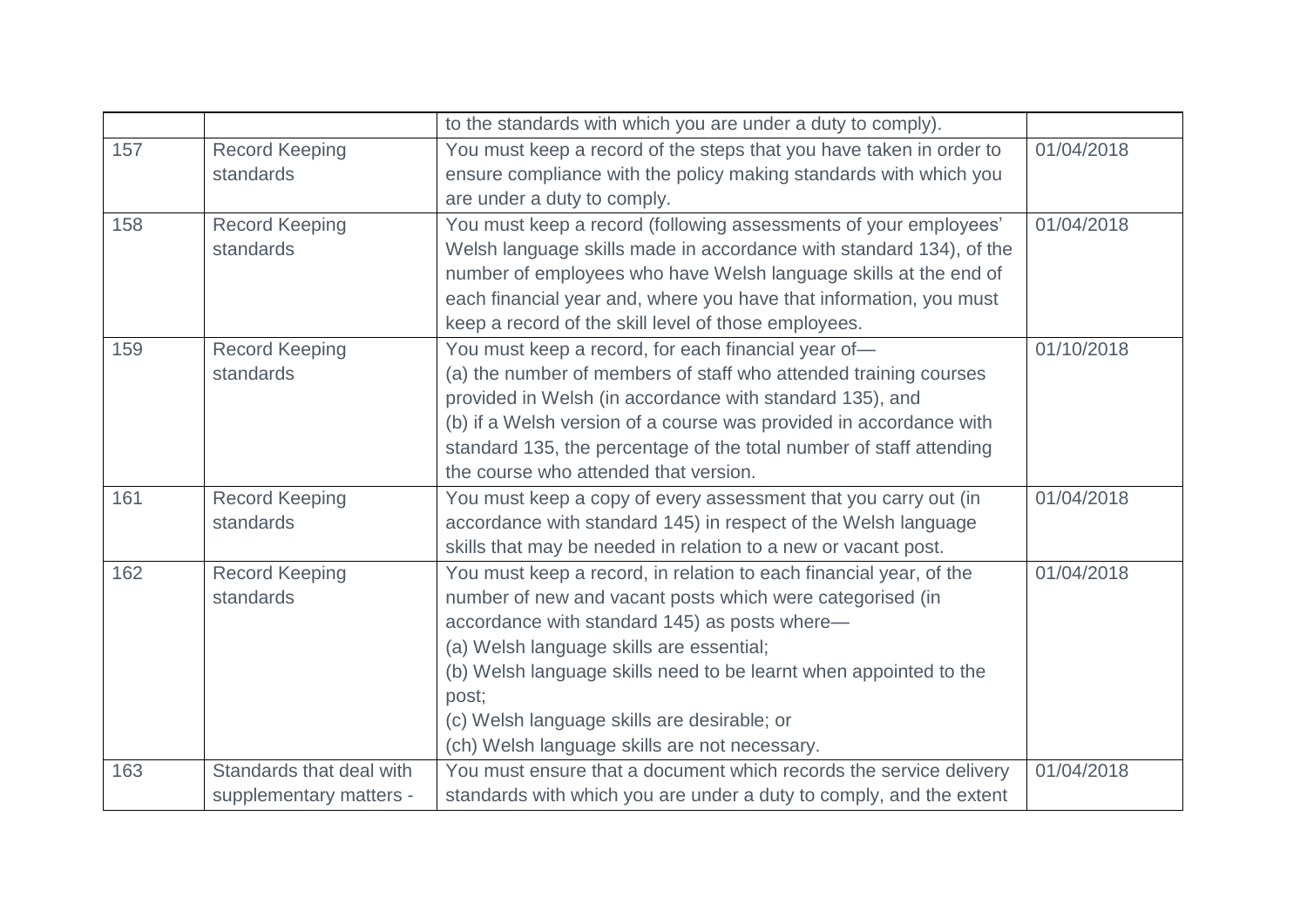|     | <b>Service Delivery</b>                                         | to which you are under a duty to comply with those standards, is                                                                                                  |            |
|-----|-----------------------------------------------------------------|-------------------------------------------------------------------------------------------------------------------------------------------------------------------|------------|
|     | standards                                                       | available-                                                                                                                                                        |            |
|     |                                                                 | (a) on your website, and                                                                                                                                          |            |
|     |                                                                 | (b) in each of your offices that are open to the public.                                                                                                          |            |
| 164 | Standards that deal with                                        | You must-                                                                                                                                                         | 01/04/2018 |
|     | supplementary matters -<br><b>Service Delivery</b>              | (a) ensure that you have a complaints procedure that deals with the<br>following matters-                                                                         |            |
|     | standards                                                       | (i) how you intend to deal with complaints relating to your compliance<br>with the service delivery standards with which you are under a duty to<br>comply, and   |            |
|     |                                                                 | (ii) how you will provide training for your staff in relation to dealing<br>with those complaints,                                                                |            |
|     |                                                                 | (b) publish a document that records that procedure on your website,<br>and                                                                                        |            |
|     |                                                                 | (c) ensure that a copy of that document is available in each of your<br>offices that are open to the public.                                                      |            |
| 165 | Standards that deal with                                        | You must-                                                                                                                                                         | 01/04/2018 |
|     | supplementary matters -<br><b>Service Delivery</b><br>standards | (a) ensure that you have arrangements for-<br>(i) overseeing the way you comply with the service delivery standards<br>with which you are under a duty to comply, |            |
|     |                                                                 | (ii) promoting the services that you offer in accordance with those<br>standards, and                                                                             |            |
|     |                                                                 | (iii) facilitating the use of those services,<br>(b) publish a document that records those arrangements on your                                                   |            |
|     |                                                                 | website, and                                                                                                                                                      |            |
|     |                                                                 | (c) ensure that a copy of that document is available in each of your                                                                                              |            |
|     |                                                                 | offices that are open to the public.                                                                                                                              |            |
| 166 | Standards that deal with                                        | (1) You must produce a report (an "annual report"), in Welsh, in                                                                                                  | 01/04/2018 |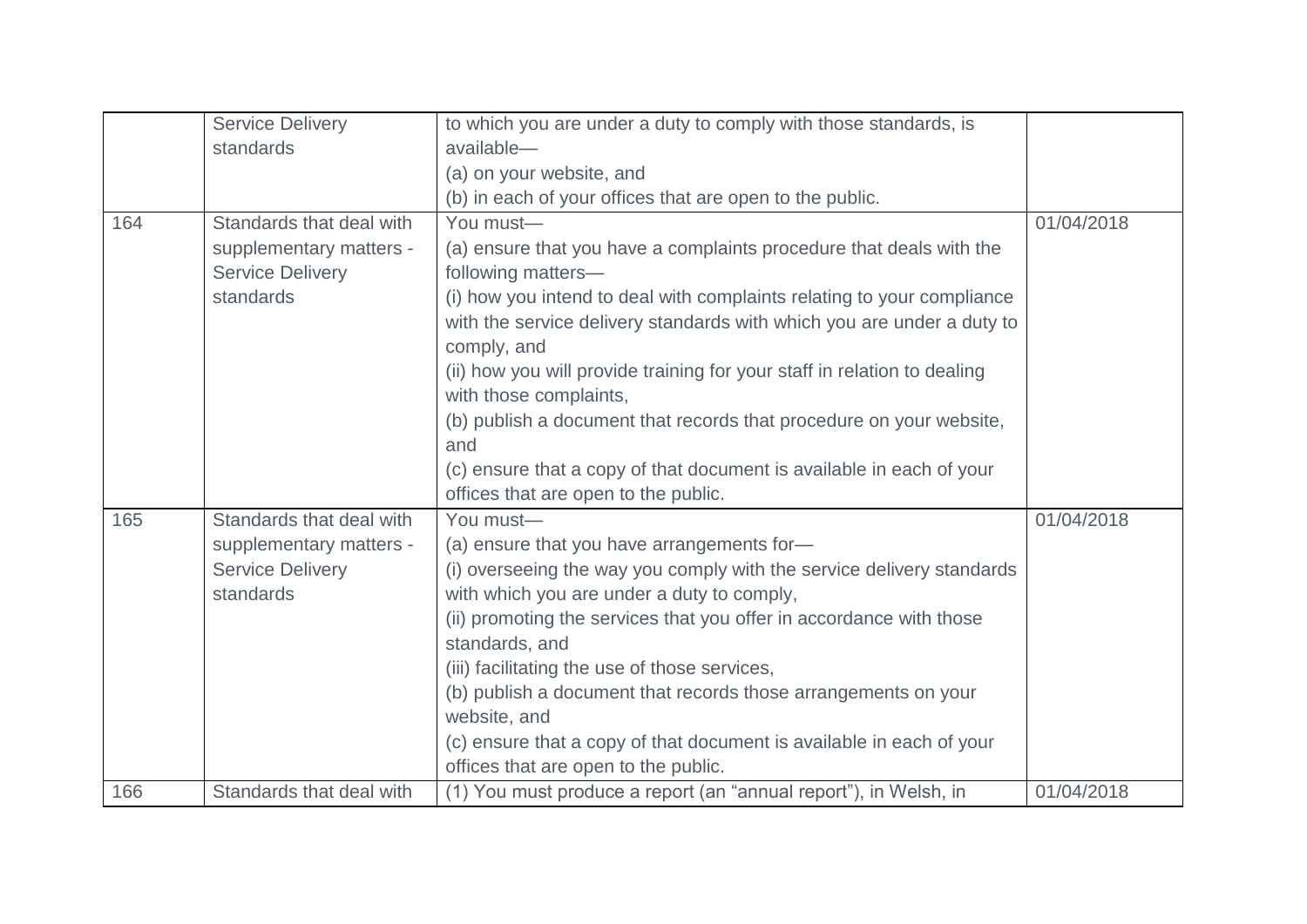|     | supplementary matters -  | relation to each financial year, which deals with the way in which you |            |
|-----|--------------------------|------------------------------------------------------------------------|------------|
|     | <b>Service Delivery</b>  | have complied with the service delivery standards with which you       |            |
|     | standards                | were under a duty to comply during that year.                          |            |
|     |                          | (2) The annual report must include the number of complaints that you   |            |
|     |                          | received during that year which related to your compliance with the    |            |
|     |                          | service delivery standards with which you were under a duty to         |            |
|     |                          | comply.                                                                |            |
|     |                          | (3) You must publish the annual report no later than 6 months          |            |
|     |                          | following the end of the financial year to which the report relates.   |            |
|     |                          | (4) You must publicise the fact that you have published an annual      |            |
|     |                          | report.                                                                |            |
|     |                          | (5) You must ensure that a current copy of your annual report is       |            |
|     |                          | available-                                                             |            |
|     |                          | (a) on your website, and                                               |            |
|     |                          | (b) in each of your offices that are open to the public.               |            |
| 167 | Standards that deal with | You must publish a document on your website which explains how         | 01/04/2018 |
|     | supplementary matters -  | you intend to comply with the service delivery standards with which    |            |
|     | <b>Service Delivery</b>  | you are under a duty to comply.                                        |            |
|     | standards                |                                                                        |            |
| 168 | Standards that deal with | You must provide any information requested by the Welsh Language       | 01/04/2018 |
|     | supplementary matters -  | Commissioner which relates to your compliance with the service         |            |
|     | <b>Service Delivery</b>  | delivery standards with which you are under a duty to comply.          |            |
|     | standards                |                                                                        |            |
| 169 | Standards that deal with | You must ensure that a document which records the policy making        | 01/04/2018 |
|     | supplementary matters -  | standards with which you are under a duty to comply, and the extent    |            |
|     | Policy making standards  | to which you are under a duty to comply with those standards, is       |            |
|     |                          | available-                                                             |            |
|     |                          | (a) on your website, and                                               |            |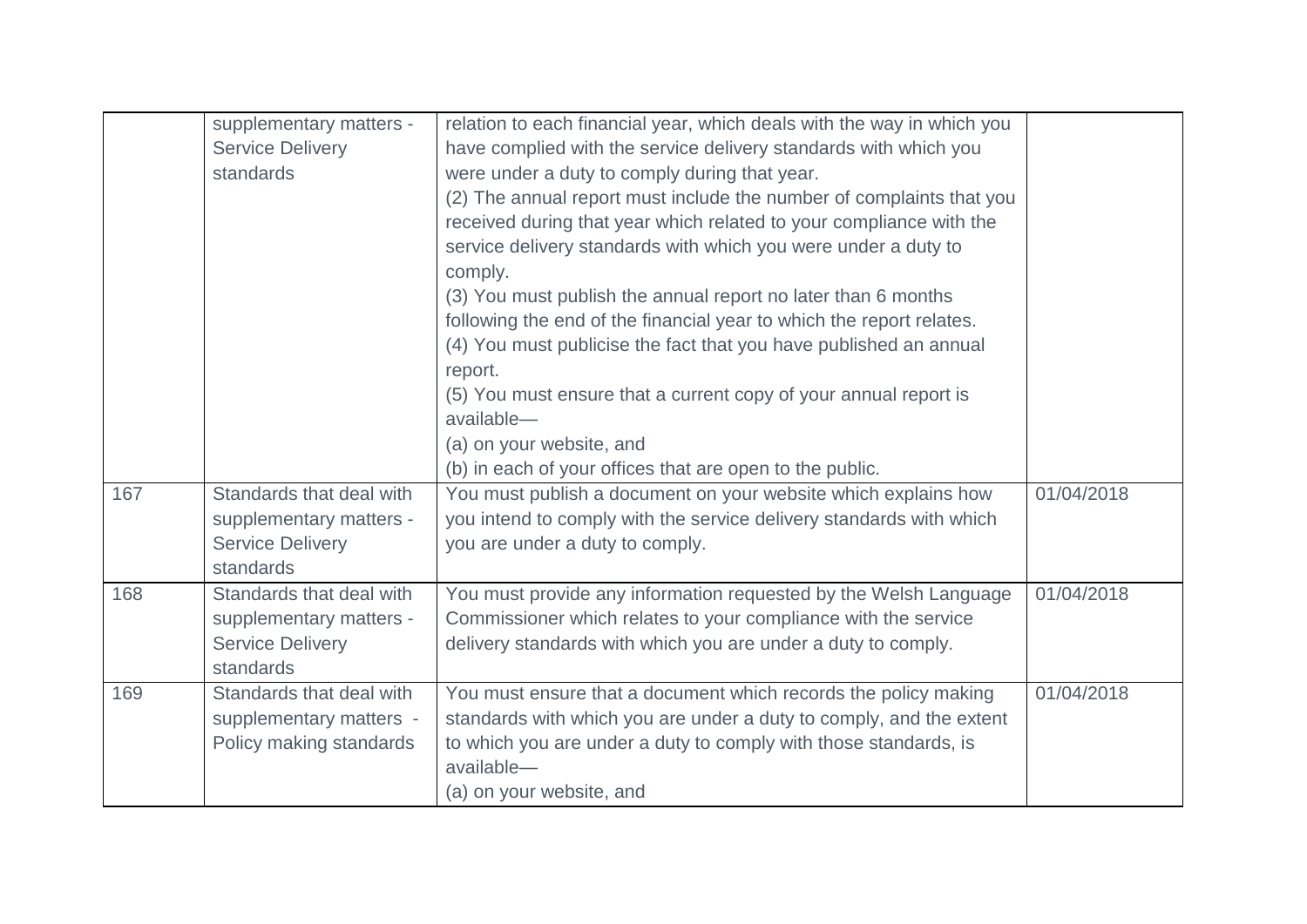|     |                          | (b) in each of your offices that are open to the public.                 |            |
|-----|--------------------------|--------------------------------------------------------------------------|------------|
| 170 | Standards that deal with | You must-                                                                | 01/04/2018 |
|     | supplementary matters -  | (a) ensure that you have a complaints procedure that deals with the      |            |
|     | Policy making standards  | following matters-                                                       |            |
|     |                          | (i) how you intend to deal with complaints relating to your compliance   |            |
|     |                          | with the policy making standards with which you are under a duty to      |            |
|     |                          | comply, and                                                              |            |
|     |                          | (ii) how you will provide training for your staff in relation to dealing |            |
|     |                          | with those complaints,                                                   |            |
|     |                          | (b) publish a document that records that procedure on your website,      |            |
|     |                          | and                                                                      |            |
|     |                          | (c) ensure that a copy of that document is available in each of your     |            |
|     |                          | offices that are open to the public.                                     |            |
| 171 | Standards that deal with | You must-                                                                | 01/04/2018 |
|     | supplementary matters -  | (a) ensure that you have arrangements for overseeing the way you         |            |
|     | Policy making standards  | comply with the policy making standards with which you are under a       |            |
|     |                          | duty to comply,                                                          |            |
|     |                          | (b) publish a document that records those arrangements on your           |            |
|     |                          | website, and                                                             |            |
|     |                          | (c) ensure that a copy of that document is available in each of your     |            |
|     |                          | offices that are open to the public.                                     |            |
| 172 | Standards that deal with | (1) You must produce a report (an "annual report"), in Welsh, in         | 01/04/2018 |
|     | supplementary matters -  | relation to each financial year, which deals with the way in which you   |            |
|     | Policy making standards  | have complied with the policy making standards with which you were       |            |
|     |                          | under a duty to comply during that year.                                 |            |
|     |                          | (2) The annual report must include the number of complaints you          |            |
|     |                          | received during the year which related to your compliance with the       |            |
|     |                          | policy making standards with which you were under a duty to comply.      |            |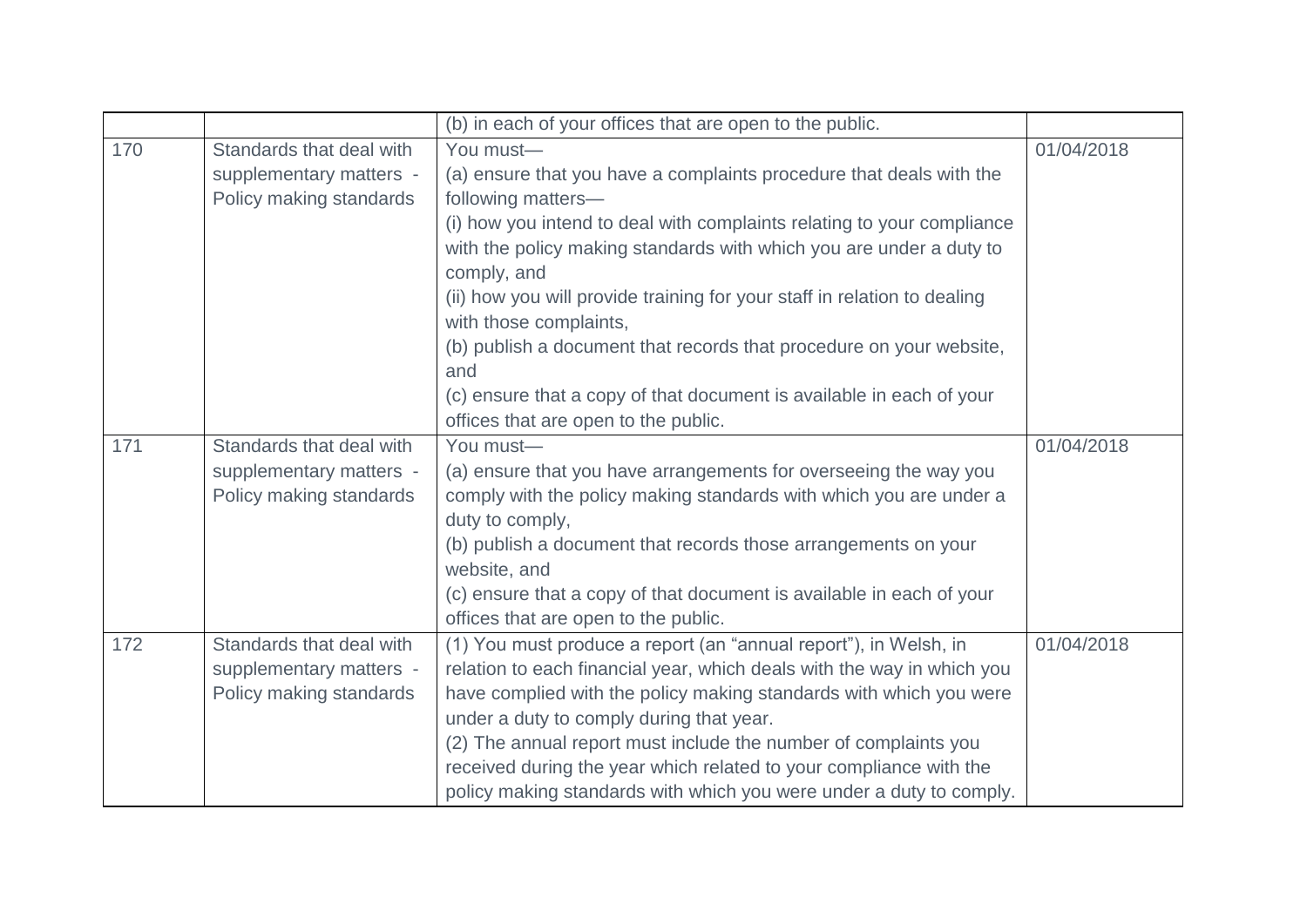|     |                              | (3) You must publish the annual report no later than 6 months            |            |
|-----|------------------------------|--------------------------------------------------------------------------|------------|
|     |                              | following the end of the financial year to which the report relates.     |            |
|     |                              | (4) You must publicise the fact that you have published an annual        |            |
|     |                              | report.                                                                  |            |
|     |                              | (5) You must ensure that a current copy of your annual report is         |            |
|     |                              | available-                                                               |            |
|     |                              | (a) on your website, and                                                 |            |
|     |                              | (b) in each of your offices that are open to the public.                 |            |
| 173 | Standards that deal with     | You must publish a document on your website which explains how           | 01/04/2018 |
|     | supplementary matters -      | you intend to comply with the policy making standards with which you     |            |
|     | Policy making standards      | are under a duty to comply.                                              |            |
| 174 | Standards that deal with     | You must provide any information requested by the Welsh Language         | 01/04/2018 |
|     | supplementary matters -      | Commissioner which relates to compliance with the policy making          |            |
|     | Policy making standards      | standards with which you are under a duty to comply.                     |            |
| 175 | Standards that deal with     | You must ensure that a document which records the operational            | 01/04/2018 |
|     | supplementary matters -      | standards with which you are under a duty to comply, and the extent      |            |
|     | <b>Operational standards</b> | to which you are under a duty to comply with those standards, is         |            |
|     |                              | available-                                                               |            |
|     |                              | (a) on your website, and                                                 |            |
|     |                              | (b) in each of your offices that are open to the public.                 |            |
| 176 | Standards that deal with     | You must-                                                                | 01/04/2018 |
|     | supplementary matters -      | (a) ensure that you have a complaints procedure that deals with the      |            |
|     | Operational standards        | following matters-                                                       |            |
|     |                              | (i) how you intend to deal with complaints relating to your compliance   |            |
|     |                              | with the operational standards with which you are under a duty to        |            |
|     |                              | comply, and                                                              |            |
|     |                              | (ii) how you will provide training for your staff in relation to dealing |            |
|     |                              | with those complaints, and                                               |            |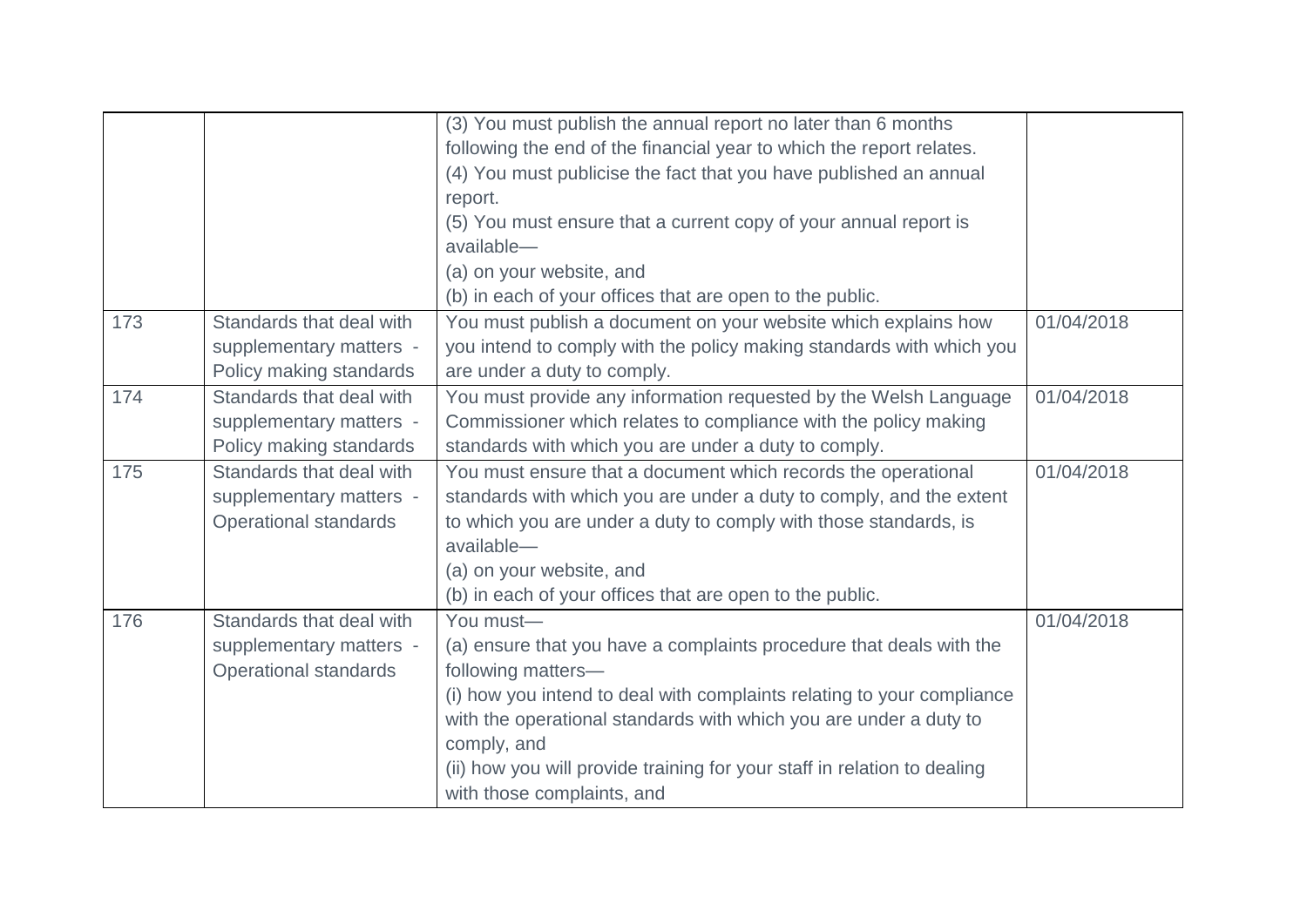| 01/04/2018 |
|------------|
|            |
|            |
|            |
|            |
|            |
|            |
|            |
|            |
| 01/04/2018 |
|            |
|            |
|            |
|            |
|            |
|            |
|            |
|            |
|            |
|            |
|            |
|            |
|            |
|            |
|            |
|            |
|            |
|            |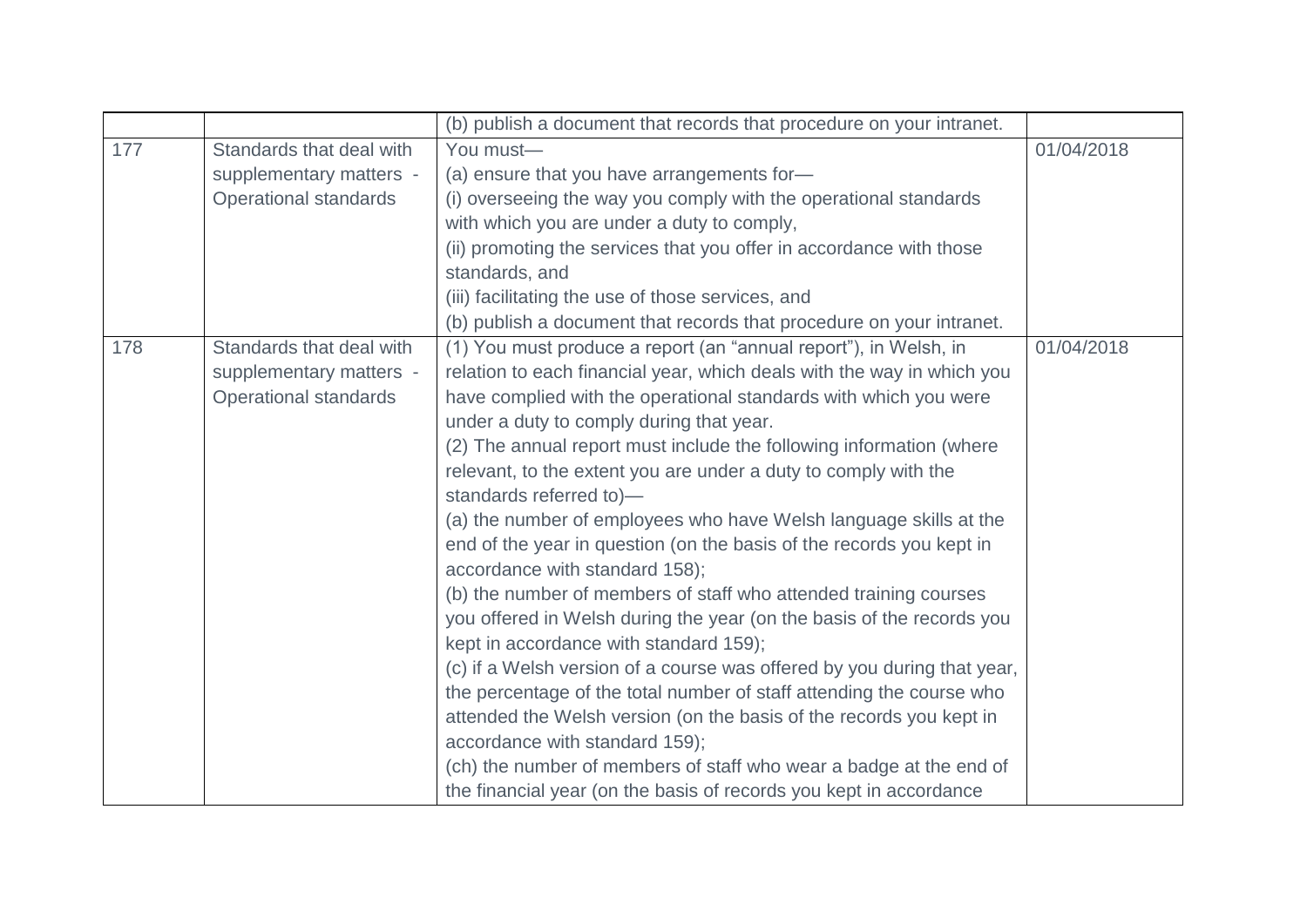|     |                              | with standard 160);                                                  |            |
|-----|------------------------------|----------------------------------------------------------------------|------------|
|     |                              | (d) the number of new and vacant posts that you advertised during    |            |
|     |                              | the year which were categorised as posts where-                      |            |
|     |                              | (i) Welsh language skills were essential,                            |            |
|     |                              | (ii) Welsh language skills needed to be learnt when appointed to the |            |
|     |                              | post,                                                                |            |
|     |                              | (iii) Welsh language skills were desirable, or                       |            |
|     |                              | (iv) Welsh language skills were not necessary,                       |            |
|     |                              | (on the basis of the records you kept in accordance with standard    |            |
|     |                              | $162$ :                                                              |            |
|     |                              | (dd) the number of complaints that you received during that year     |            |
|     |                              | which related to your compliance with the operational standards with |            |
|     |                              | which you were under a duty to comply.                               |            |
|     |                              | (3) You must publish the annual report no later than 6 months        |            |
|     |                              | following the end of the financial year to which the report relates. |            |
|     |                              | (4) You must publicise the fact that you have published an annual    |            |
|     |                              | report.                                                              |            |
|     |                              | (5) You must ensure that a current copy of your annual report is     |            |
|     |                              | available-                                                           |            |
|     |                              | (a) on your website, and                                             |            |
|     |                              | (b) in each of your offices that are open to the public.             |            |
| 179 | Standards that deal with     | You must publish a document on your website which explains how       | 01/04/2018 |
|     | supplementary matters -      | you intend to comply with the operational standards with which you   |            |
|     | <b>Operational standards</b> | are under a duty to comply.                                          |            |
| 180 | Standards that deal with     | You must provide any information requested by the Welsh Language     | 01/04/2018 |
|     | supplementary matters -      | Commissioner which relates to compliance with the operational        |            |
|     | <b>Operational standards</b> | standards with which you are under a duty to comply.                 |            |
| 181 | Standards that deal with     | You must ensure that a document which records the record keeping     | 01/04/2018 |